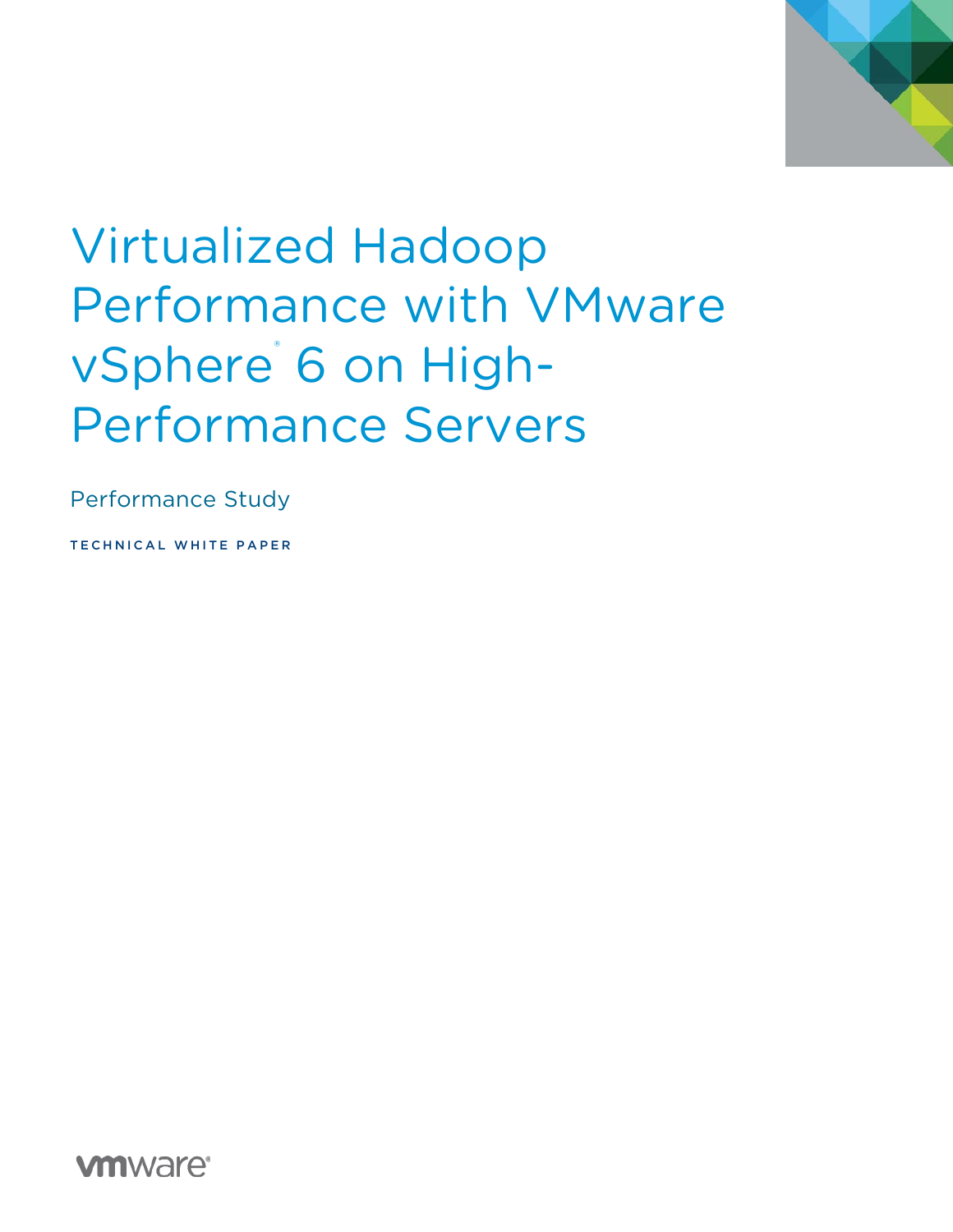### **Table of Contents**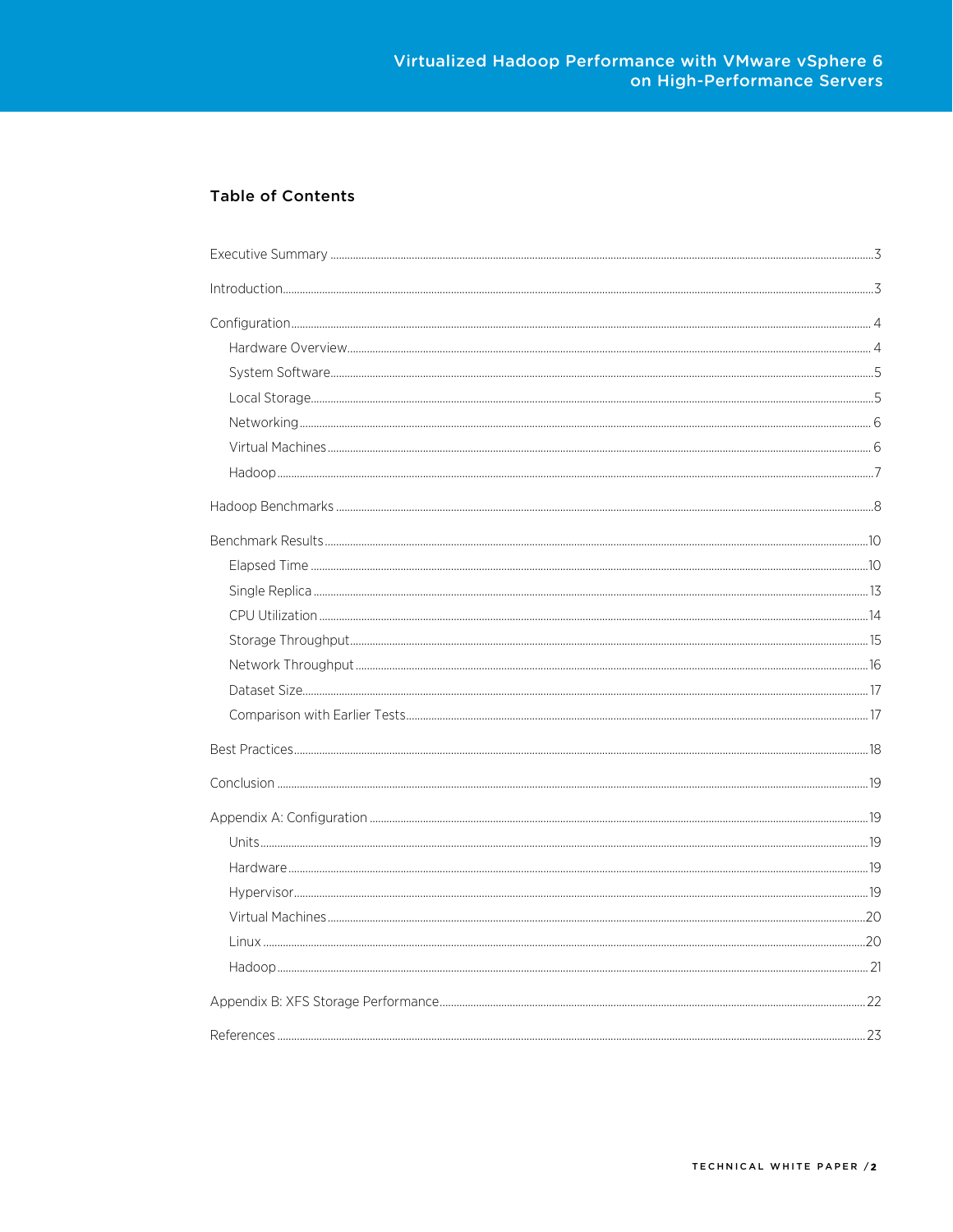# <span id="page-2-0"></span>Executive Summary

Large advances have been made in hardware and every level of the software stack since the virtualized Hadoop tests published in April 2013. This paper shows how to take advantage of these advances to achieve maximum performance. The cluster size remains at 32 two-processor 2U hosts; however, the processor, memory, network, and storage capabilities are all roughly doubled from those reported in the earlier paper. The performance of native and several VMware vSphere® 6 virtualized configurations were compared using the same TeraSort application suite as before. It was found that the more powerful hosts give a larger advantage to multi-VM per host configurations: virtualized TeraSort is now up to 12% faster than the optimized native configuration. The apples-to-apples case of a single virtual machine per host again shows performance close to that of native Linux. The origins of the improvements are examined and recommendations for optimal hardware and software configurations are given.

# <span id="page-2-1"></span>Introduction

Apache Hadoop provides a platform for building distributed systems for massive data storage and analysi[s \[1\]](#page-22-0) using a large cluster of standard x86-based host servers. It uses data replication across hosts and racks of hosts to protect against individual disk, host, and even rack failures. A job scheduler can be used to run multiple jobs of different sizes simultaneously, which helps to maintain a high level of resource utilization. Given the built-in reliability and workload consolidation features of Hadoop, it might appear there is little need to virtualize it. However, there are several use-cases that make virtualization of this workload compelling:

- Enhanced availability with capabilities like VMware High Availability (HA) and Fault Tolerance (FT). The performance implications of protecting the Hadoop controller daemons with FT were examined in a previous paper [\[2\].](#page-22-0)
- Easier deployment with vSphere tools or vSphere Big Data Extensions (BDE), leading to easier and faster datacenter management [\[3\].](#page-22-0)
- Sharing resources with other Hadoop clusters or completely different applications, enabling better datacenter utilization.

In addition, virtualization enables new ways of integrating Hadoop workloads into the datacenter:

- **Elasticity**: The ability to quickly grow a cluster as needs warrant, and to shrink it just as quickly in order to release resources for other applications.
- Multi-tenancy: Multiple virtual clusters can share a physical cluster while maintaining the highest levels of isolation between them.
- Separating roles: Greater security within each cluster can be achieved by separating the computational (TaskTracker) and data (DataNode) parts of Hadoop into different machines, each with its own access authorization. However, data locality (and thus performance) requires them to be on the same physical host, leading to the use of virtual machines. This also yields more flexible elasticity, in that the computational and data roles can be scaled differently as needed.

A detailed discussion of these points is beyond the scope of this paper, but can be found elsewher[e \[4\].](#page-22-0) As compelling as the current and potential future benefits of virtualization are for Hadoop, they are unlikely to be realized if the performance costs are too high. The focus of this paper is to quantify these costs and to try to achieve an understanding of the implications of alternative virtual configurations. This is done through the use of a set of well-understood, high-throughput benchmarks (the TeraSort suite). While these applications may not be generally representative of production clusters running many jobs of different sizes and priorities, they are at the high end of infrastructure resource usage (CPU, memory, network, and storage bandwidth) of production jobs. As such, they are good tools for stressing the OS, virtualization, and resource layers. The ultimate goal is for a Hadoop administrator to be able to create a cluster specification that enables all the above advantages while achieving the best performance possible.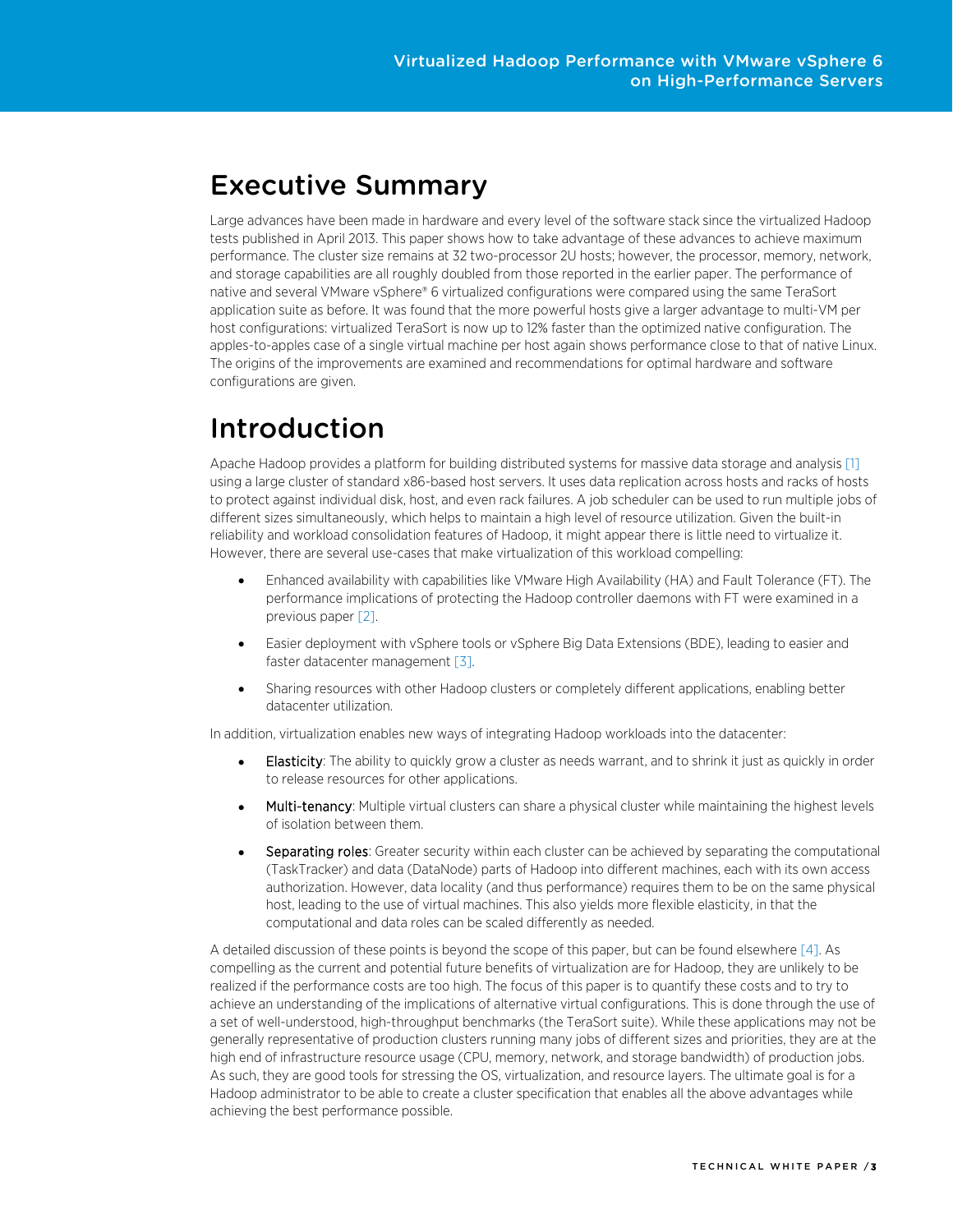One of the big advantages of virtualizing a distributed workload like Hadoop is the opportunity to manage the scale-up/scale-out trade-offs. In a native environment, the size of each node in the cluster is fixed by the available hardware and the system administrator must tune the application to that size. Even when the administrator is willing to do this, some distributed applications have been designed to scale-out on small nodes and do not scaleup well enough to use all the capabilities of modern resource-dense server[s \[5\].](#page-22-0) In a virtualized environment a smaller machine size may be configured if that allows the application to be more efficient. Such sizing flexibility also enables the administrator to create a standard VM template that bin-packs well onto hosts of various sizes. For instance, if four-socket hosts were added to a cluster of two-socket hosts, it would be very reasonable to simply run twice as many of the same VMs on the larger hosts as proved to work well on the smaller hosts. While this ability is extremely important for applications that do not scale up well, it is still important for modern applications such as Hadoop that have been designed for both kinds of scaling since it allows both hardware utilization and application efficiency to be optimized.

An early paper on virtualized Hadoop performance tests on a small cluste[r \[6\]](#page-22-0) included discussions of motivations for deploying Hadoop, its architecture, and reasons for virtualizing a Hadoop cluster. A paper published in April 2013 using 32 hosts tested several configurations and presented models explaining the performance advantage of configuring multiple small virtual machines (VMs) per hos[t \[7\].](#page-22-0) 

# <span id="page-3-0"></span>Configuration

## <span id="page-3-1"></span>Hardware Overview

The hardware configuration is shown in [Figure 1.](#page-3-2) A cluster of 32 servers were connected in a flat network topology. Each host was equipped with two Intel Xeon E5-2680 v2 "Ivy Bridge" 2.8GHz ten-core processors, 256GiB memory, and 23 internal 600GB 10K RPM SAS disks. The servers were each connected to two Extreme Summit 10GbE switches using a two-port Intel adaptor.

Note: Throughout the paper, the "i" in KiB, etc., signifies 1024-based counting, otherwise prefixes are factors of 1000.



<span id="page-3-2"></span>Figure 1. Cluster hardware configuration.

The internal disks were connected to a PCI Express 3.0 x8 storage controller, the LSI SAS 9207-8i, which has a theoretical throughput of 4 GB/s. With earlier-generation controllers, the aggregate throughput using a simple storage microbenchmark can reach the controller limit. While throughput generated by the Hadoop applications described here can be very high, the storage controller was never a bottleneck.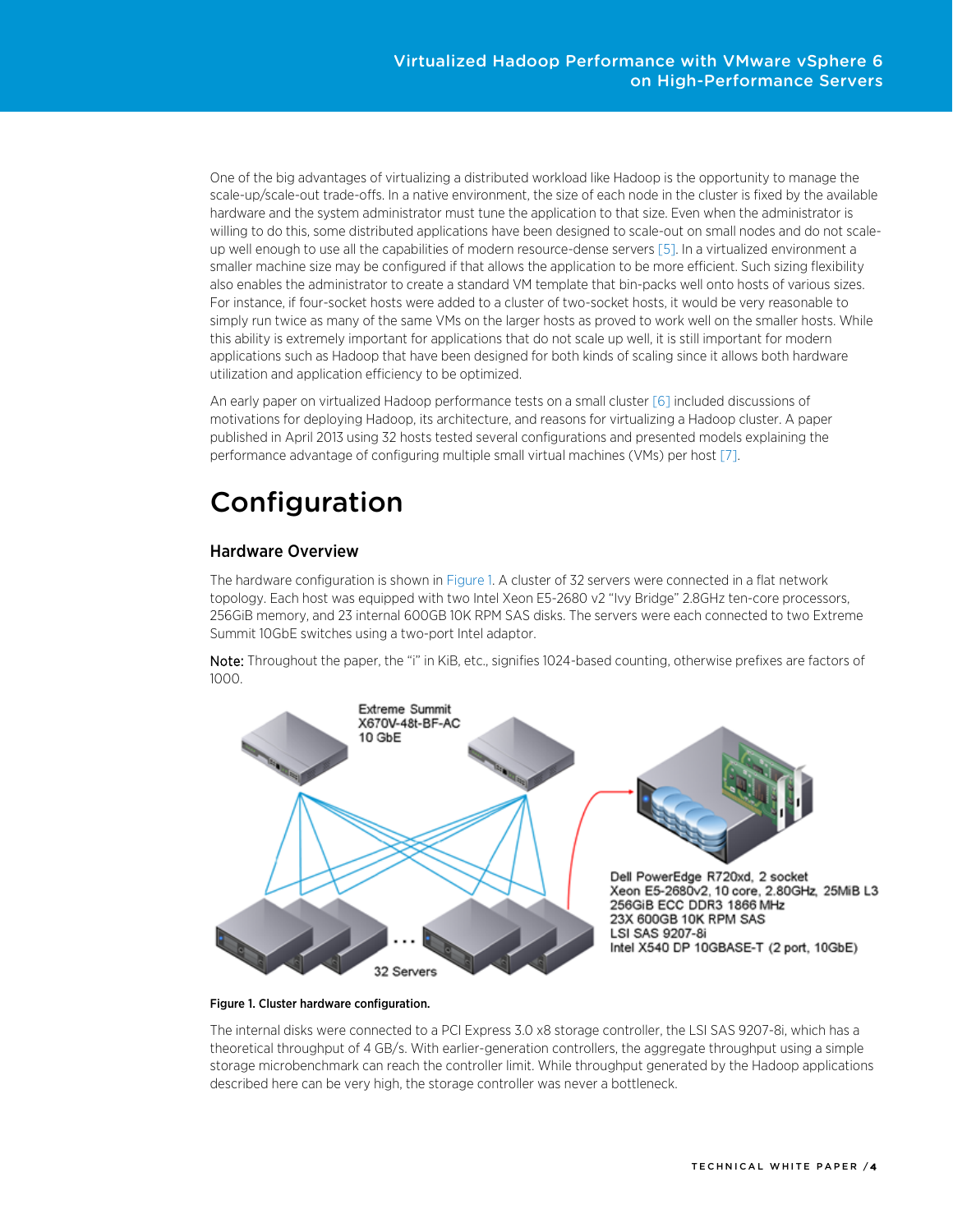Power states were enabled in the BIOS, which allows power consumption to drop by a factor of two when the cluster is idle. Intel Hyper-Threading (HT) Technology was enabled and used by the hypervisor or native operating system in all cases.

Complete hardware details are given in "Appendix [A: Configuration."](#page-18-2)

#### <span id="page-4-0"></span>System Software

SUSE Linux Enterprise Server (SLES) 11 SP3 x86\_64 was used as the guest operating system in the virtual machines, which were run on VMware vSphere 6. The same OS was installed natively and configured as identically as possible as the virtual machines. The VMware Tools package was installed in each VM and its pvscsi and vmxnet3 drivers were used. Sun Java 7 is recommended for Hadoop; version 1.7.0\_55 was used here. A few Linux kernel tunables were increased in order to handle more files and processes (these are listed in ["Appendix A:](#page-18-1)  [Configuration"](#page-18-1)).

Hypervisor tuning was limited to network and storage driver options (see below) and virtual machine migration parameters. One way to avoid VM migration between the two NUMA nodes on a host is to affinitize (or "pin") each VM to a NUMA node. However, this introduces scheduling inflexibility and can be error-prone. Instead, the hypervisor scheduler was allowed to place the VMs automatically and the NUMA scheduling parameters tuned to reduce the migration aggressiveness, while still allowing migration if there is a large resource imbalance. This strategy ensures 100% memory locality for the multi-VM per host platforms. For the single-VM platform, virtual NUMA (the default) ensures the guest OS sees the same NUMA topology as the native OS.

Complete hypervisor and operating system details are given in ["Appendix A: Configuration."](#page-18-1)

### <span id="page-4-1"></span>Local Storage

Two of the 23 internal disks in each host were partitioned and used to store the virtual machine images and the native OS.

The ESXi hypervisor was PXE-booted from a network repository. ESXi has a memory-based file system and thus does not create any storage I/O itself. During the tests, the I/O to these two root disks consisted almost exclusively of Hadoop logs and job statistics. The other 21 disks were configured as individual disks (that is, there was no striping or RAID), commonly known as a "JBOD" configuration. Twenty were used for Hadoop data (and referred to here as "data disks"), while the remaining one was kept as a spare.

The data disks were passed through to the virtual machines using physical raw device mappings (known as pRDM). This allowed the use of the same storage for native and virtual platforms without reformatting, thus eliminating a potential source of differences (as well as the small CPU cost of using VMFS). pRDM for local disks is not enabled by default in the vSphere UI. This is related to being able to see the UID of the disks; refer to the Knowledge Base articles [\[8,9\]](#page-22-0) for support and configuration details.

A single aligned partition was created on each data disk and formatted with XFS. XFS supports "allocation groups," which enables greater metadata parallelism and better performance for many use cases. However, for a storage pattern consisting of mostly large I/Os to a partition on a single disk, a single allocation group was found to yield higher throughput and much better predictability (that is, similar performance for all disks across the cluster). The latter is very important for cluster workloads that contain barriers where the application has to wait for the slowest cluster member to finish before being able to proceed to the next phase. A single allocation group in XFS was configured during file system creation with the option "-d agcount=1". Results from storage microbenchmark tests showing the effect of agcount are given in ["Appendix B: XFS Storage Performance."](#page-21-0)

PVSCSI was chosen for the virtual SCSI controller in the VMs. The mpt2sas storage driver was upgraded to version 19 for the native OS. Version 19 is included with vSphere 6. To increase efficiency on both platforms the number of interrupt vectors was set to 1 using the driver parameter  $max\_msix\_vectors=1$ . More vectors are needed only for very high IOPs workloads with small I/Os.

Complete storage details are given in ["Appendix A: Configuration."](#page-18-1)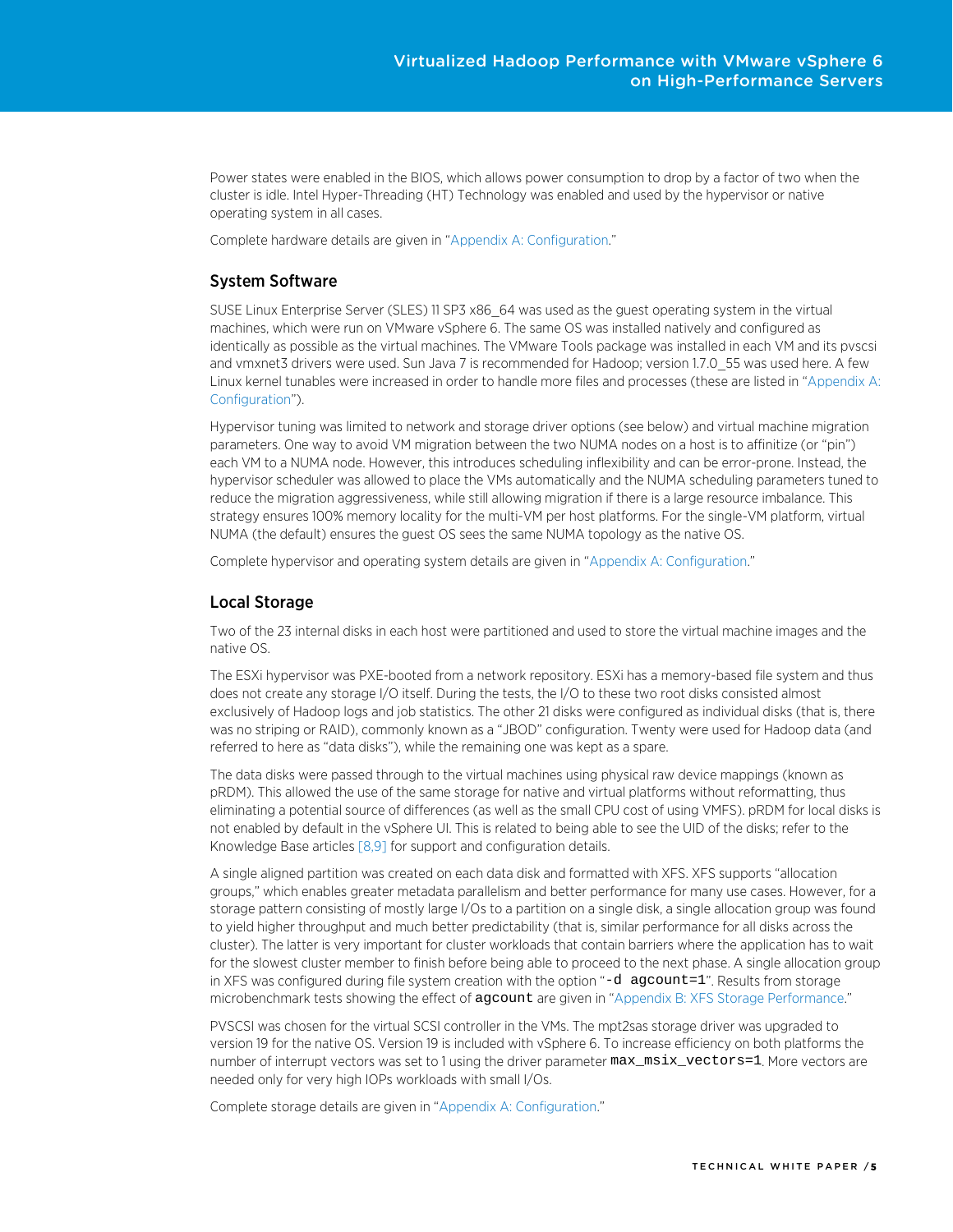#### <span id="page-5-0"></span>Networking

By default, vmxnet3 enables multi-queue for both transmit and receive. However, very few workloads require this capability; typically multi-queue is needed when extremely high packet rates of small packets are generated. For others, including Hadoop, it is recommended that vmxnet3 be configured with a single queue for better efficiency. Changing the number of queues requires installing the vmxnet3 version provided by VMware Tools.

For the native OS, a recent ixgbe network driver from Intel was installed. This allowed configuring a single queue (driver option MQ=0). This driver has LRO enabled by default. In the ESXi ixgbe driver, LRO was enabled and a single queue was configured (VMDQ=1).

The default interrupt throttling rate of 16000 in both the native and ESXi ixgbe drivers was doubled to 32000 for better network latency. This helped throughput for the present tests despite the higher CPU costs, but should only be considered a starting point for other applications and hardware configurations since the latency-CPU trade-off is likely to be different.

The analogous change was not found to be helpful for vmxnet3. Some extra efficiency was gained by pinning network interrupts in the native and guest OSes: the interrupts corresponding to the two NICs were pinned to separate CPUs in the native, 1-VM per host, and 2-VM per host platforms, and to a single CPU for all the platforms with four or more VMs per host.

A vSwitch was configured for each of the two 10GbE NICs on each host. Each NIC was connected to a physical 10GbE switch, as shown i[n Figure 1.](#page-3-2) Two vNICs were created for each VM, one on each vSwitch. That is, both physical NICs were fully virtualized for all VMs.

A bonding device was created from the two Ethernet devices in both the guest and native OSes. This device is capable of theoretically delivering up to 20 Gb/s throughput to a single IP address in any one VM, or delivering similar throughput split among all VMs on the host simultaneously. The default bonding mode is designed for a single stream of traffic. When multiple streams are present (as for Hadoop), mode=2 (balance-xor) is much more efficient and delivers higher throughput. In addition, transmit\_mode=layer3+4 was found to work optimally for both native and virtual configurations.

Jumbo frames (MTU=9000) was configured for both native and virtual network devices. The physical switches have jumbo frames enabled by default; this needs to be checked in general. End-to-end transmission of jumbo frames was verified with ping.

Complete networking details are given in ["Appendix A: Configuration."](#page-18-1)

#### <span id="page-5-1"></span>Virtual Machines

Five different virtual platforms were tested. Each comprised one, two, four, ten, or twenty virtual machines per host, for a total of up to 640 virtual machines in the cluster. On each host all 40 logical processors, 20 Hadoop data disks, and 241GiB (out of 256GiB available) memory were evenly divided among the desired number of virtual machines [\(Table 1\)](#page-8-0). That is, the CPU and disk resources were exactly-committed and memory was slightly under-committed. All VM memory was reserved and preallocated. These five platforms differ only in how the workload is decomposed into worker machines. Ideally there should be no difference in performance among them. However, hardware and application characteristics (discussed below) lead to substantial differences and an optimal choice.

The ESXi scheduler will place both the CPU and memory of a VM on a single NUMA node (a processor and associated memory for the hosts used here) if the VM is small enough to fit. This ensures that the application running in the VM accesses only relatively fast "local" memory, which in turn is the major source of the good performance found for the multi-VM per host platforms. The native and 1-VM per host platforms cannot avoid some amount of remote memory accesses [\[7\].](#page-22-0) However, there is a subtlety for the 2-VMs per host configuration. By default, both VMs are scheduled across both NUMA nodes since the number of vCPUs of each VM is greater than the number of physical cores on one NUMA node. For fully-committed hosts (as here) it is often beneficial to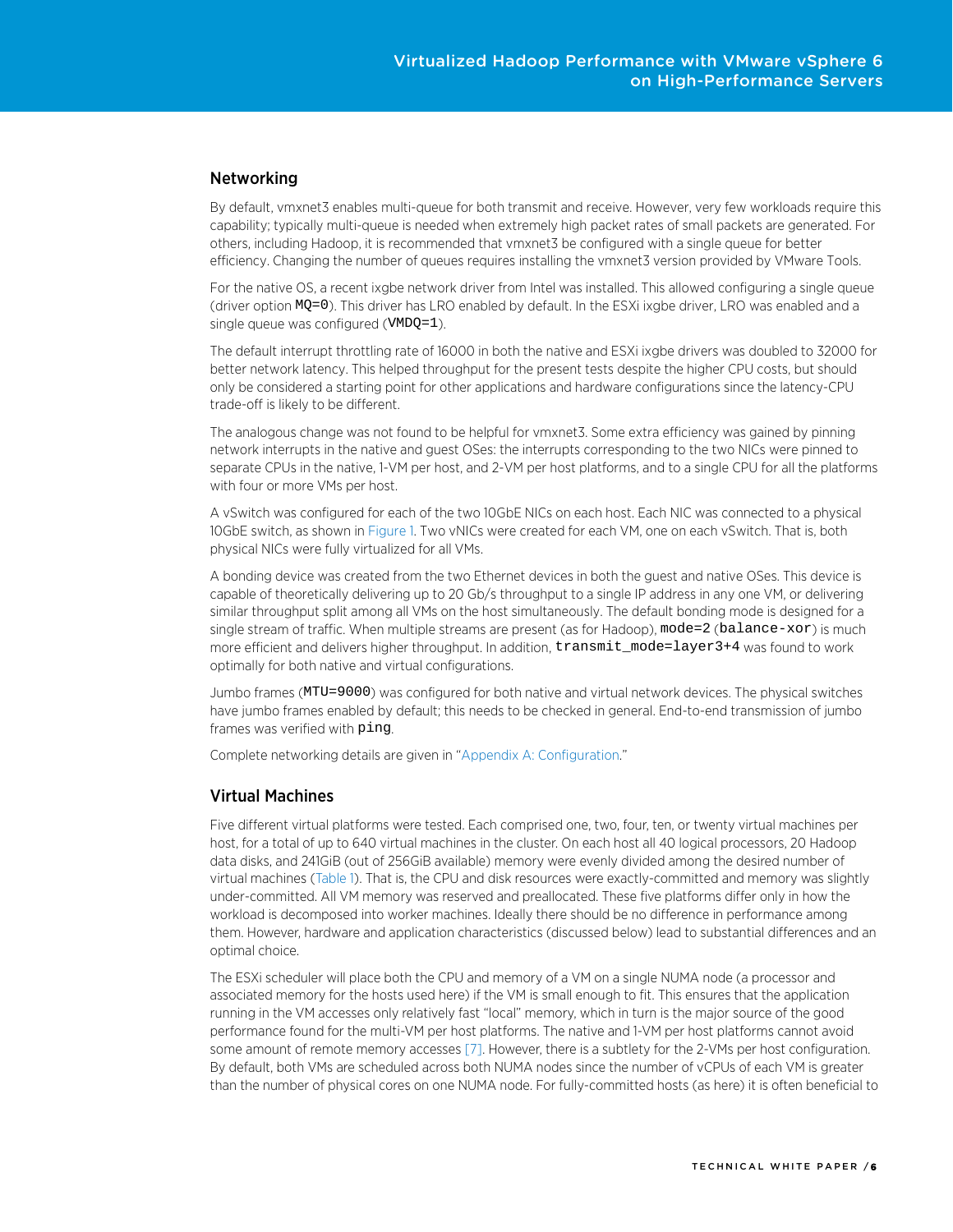set numa.vcpu.preferHT=true for each VM. This option instructs the scheduler to count logical processors as cores with the result that each of the two VMs is seen to fit on a NUMA node.

Storage was configured as pass-through, and the two physical NICs were fully virtualized as described above.

Other virtual machine details are given in ["Appendix A: Configuration."](#page-18-1)

#### <span id="page-6-0"></span>Hadoop

The Cloudera CDH 5.3.0 distribution of Apache Hadoop was installed in all virtual and physical OSes. This distribution supports the second version of the Hadoop File System (HDFS) and both versions 1 and 2 of MapReduce. Version 1 of MapReduce (MR1) was used here since it is more widely used and generally considered to be more stable.

#### Parameter Tuning

For best performance, the HDFS block size was increased from the 64MiB default to 256MiB. The larger block size increases application efficiency by creating fewer but longer-running Hadoop tasks. The trade-off is that a larger block size needs more memory and may make balancing the workload across a large cluster more difficult for small datasets.

Less than half of OS memory was used for all the Java heaps in the task JVMs (each task runs in a separate JVM). The maximum heap sizes were set to 800MiB and 1200MiB for map and reduce task JVMs, respectively. Best performance was achieved by running at least one map task plus one reduce task per physical core. However, the optimum depends on the platform (native or number of VMs).

Other Hadoop parameters were changed from their defaults in order to further increase efficiency and are listed in ["Appendix A: Configuration."](#page-18-1) Note that a side effect of configuring for best absolute performance is that there are fewer high-latency operations that can "hide" overhead (for example, virtualization, OS, or device latency) and therefore this overhead is more fully exposed as increased elapsed time.

#### Controller Daemons

A common recommended practice is to run the NameNode, Secondary NameNode, and JobTracker controller daemons on their own physical machines. For large clusters, dedicating such resources is necessary for performance reasons. This is also a good idea for enhanced reliability of smaller production clusters. However, for well-tuned clusters of small to moderate size, these daemons take very little CPU or memory, so dedicating entire hosts to them is generally wasteful of resources. On the other hand, overall cluster performance depends on lowlatency communication between the worker nodes and the controller daemons.

Virtualization increases resource utilization by giving the administrator the flexibility to size each virtual machine according to its needs and to run the appropriate number of them on each host. An example of this was described in the Fault Tolerance paper [\[2\]](#page-22-0) where the NameNode and JobTracker were run in dedicated virtual machines which were placed on hosts with fewer worker nodes. In the previous performance paper [\[7\],](#page-22-0) the three controller daemons were run in three of the worker nodes to maximize resource utilization. Here, in order to optimize controller daemon latency, the NameNode and JobTracker were run in dedicated VMs on separate hosts for all the multi-VM per host configurations (for 20 VMs, an additional VM on each of these two hosts was not used as a worker node and kept idle). These two daemons were run in a single dedicated machine for the native and single-VM per host configurations.

#### Dedicating resources to the NameNode allows it to run single-threaded

(dfs.namenode.handler.count=1), which is also a work-around for the multi-threaded random number generation algorithm used for selecting DataNodes for replication (HDFS-7122 [\[10\]\).](#page-22-0) Added benefits are that the worker nodes execute more uniformly across the cluster and run-to-run variation is much smaller than in the April 2013 paper [\[7\].](#page-22-0) In all cases, the Secondary NameNode was run in a worker node since it requires negligible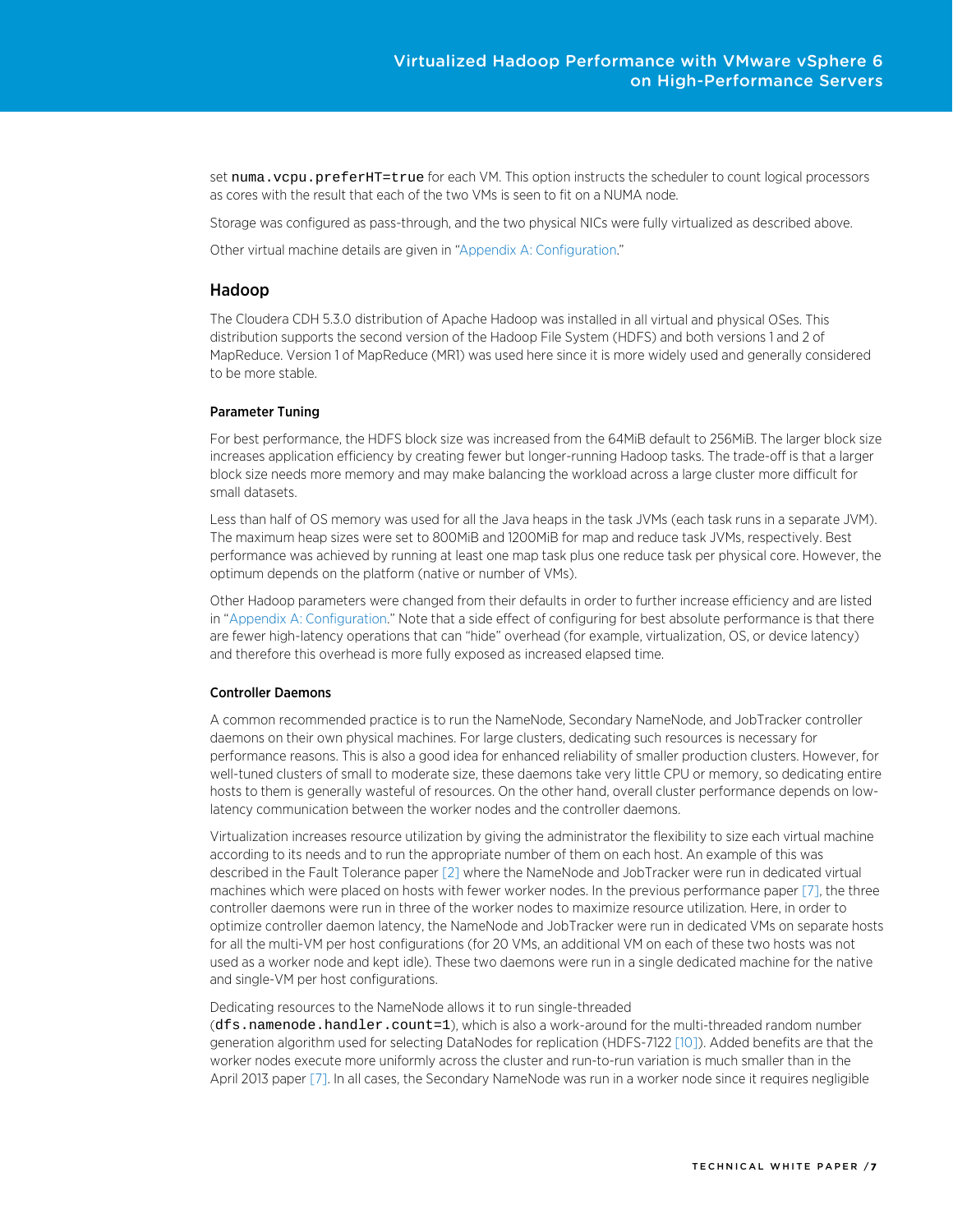CPU and is not latency-sensitive. The Hadoop client has similar properties and was run on the NameNode machine.

#### Replication

The tests presented here were performed with a replication factor of three for all HDFS storage, as is commonly recommended. This means each original block is copied to two other worker nodes. However, when multiple virtual machines per host are used, there is the undesirable possibility from an availability perspective that two or even three of the replicas of a given block are in different virtual machines on the same host. Hadoop manages replica placement based on the network topology of a cluster. Since Hadoop does not discover the topology itself, the user needs to describe it in a hierarchical fashion as part of the input (the default is a flat topology). Hadoop uses this information both to minimize long-distance network transfers and to maximize availability, including tolerating rack failures.

#### Hadoop Virtualization Extensions

Virtualization adds another layer to the network topology that needs to be taken into account when deploying a Hadoop cluster. With multiple DataNodes per host, it is important to ensure that data availability is not compromised. This could happen if two replicas of a block are placed on separate DataNodes on one host. Virtualization-aware network topology has been recently added to Apache Hadoop. Hadoop Virtualization Extensions (HVE) [\[11,12\]](#page-22-0) enables Hadoop to be fully aware of the virtual topology by introducing the "node group" layer. Typically, a node group comprises the DataNodes running on one host. HDFS will then place all replicas of one block in separate node groups. In CDH 5.3.0, this feature became fully supported.

There is only one physical rack (in terms of network topology) for the cluster used here, so there is no concern about rack availability. This allows the specification of a virtual rack topology. The worker nodes were organized into 16 racks with 2 node groups each. The node groups with the controller daemons (JobTracker and NameNode) were placed in the same rack. The advantage of this topology is that each rack has a homogeneous set of node groups (that is, all node groups in a rack have the same number of worker nodes). The second and third replicas of a block are placed in different node groups of a single rack and this homogeneity ensures a uniform distribution of replicas across worker nodes.

#### Compression

Compression with the Snappy codec was enabled for the intermediate map output data (but not for HDFS data); the amount of storage for such data and the network traffic for the shuffle phase was reduced by almost a factor of five. Some CPU is needed for the compression algorithm but overall performance was noticeably increased.

# <span id="page-7-0"></span>Hadoop Benchmarks

Several example applications are included with the Cloudera distribution. Three of these are often run as standard benchmarks: TeraGen, TeraSort, and TeraValidate. These are collectively referred to as the TeraSort suite. The maximum number of simultaneous map and reduce tasks (slots) for these applications are given in [Table 1.](#page-8-0) The number of slots (as well as the other Hadoop parameters) was tuned for each platform to achieve minimum elapsed time for the sum of the three applications. Configuring one slot per data disk gives close to optimal performance; only very slightly better performance was achieved on some platforms with more slots. TeraSort dominated the tuning since it has by far the longest elapsed time. The map and reduce slots are managed separately in MR1, so the number of slots shown applies to both kinds of tasks. This is opposed to version 2 of MapReduce, where the slots are combined into a single pool and managed by YARN [\[17\].](#page-22-0) The latter approach is often easier to manage, especially for clusters that run many small jobs. However, the former approach allows map tasks and the shuffle part of the reduce tasks to run simultaneously in a way that enables the output of maps to "pipeline" into the shuffle by way of the Linux buffer cache.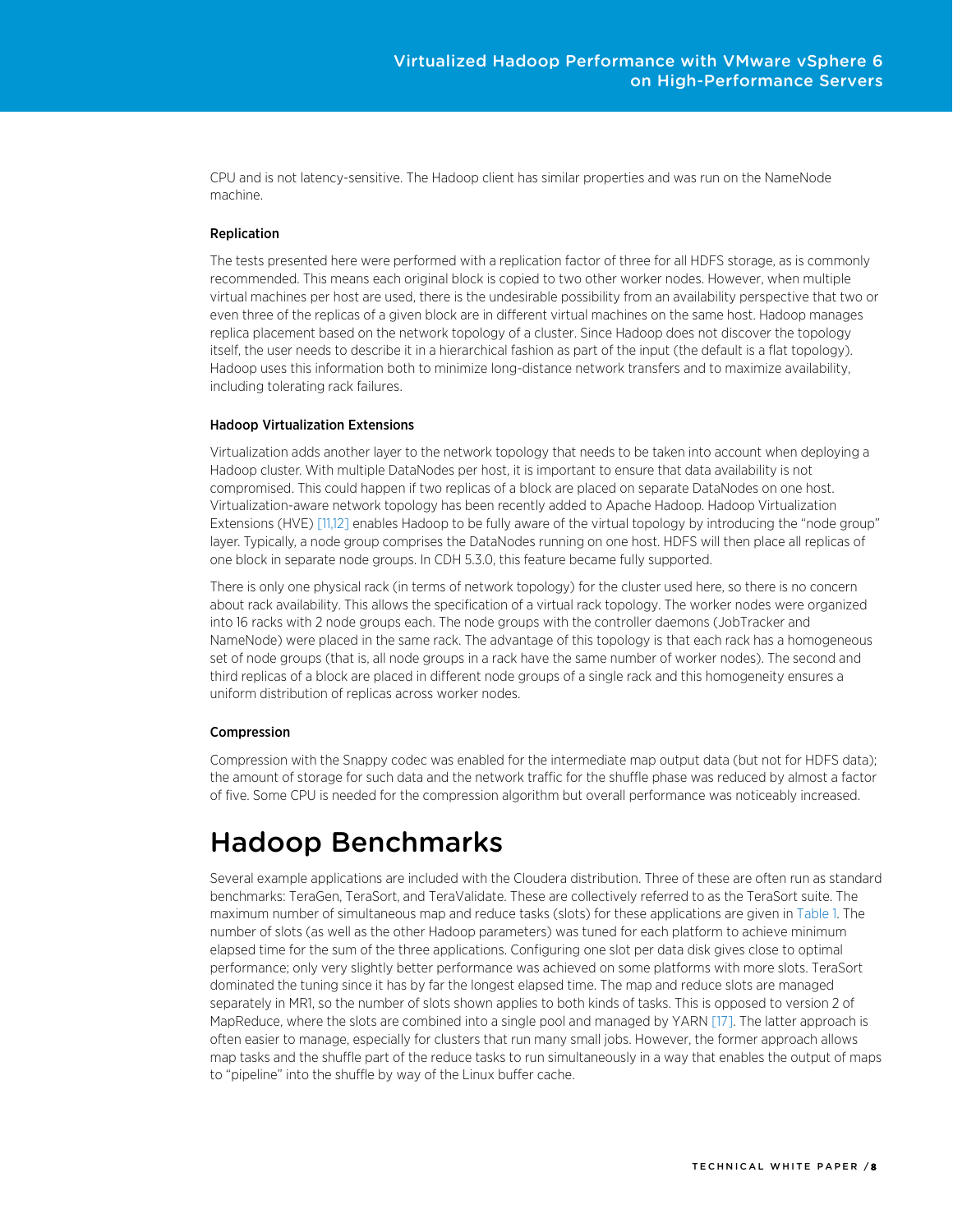| <b>PLATFORM</b> | <b>WORKER</b><br><b>NODES</b> | <b>RESOURCES PER WORKER NODE</b>   |                |                          | <b>MAP/REDUCE SLOTS</b> |        | <b>TERASORT MAP</b>           |
|-----------------|-------------------------------|------------------------------------|----------------|--------------------------|-------------------------|--------|-------------------------------|
|                 |                               | CPU <sub>s</sub> /<br><b>vCPUs</b> | Memory,<br>GiB | <b>Data</b><br>disks     | Cluster                 | Worker | TASKS,<br><b>30TB DATASET</b> |
| Native          | 31                            | 40                                 | 256            | 20                       | 682                     | 22     | 111848                        |
| 1 VM            | 31                            | 40                                 | 241            | 20                       | 620                     | 20     | 112220                        |
| 2 VMs           | 62                            | 20                                 | 120.5          | 10 <sup>2</sup>          | 682                     | 11     | 111848                        |
| 4 VMs           | 126                           | 10                                 | 60.25          | 5                        | 756                     | 6      | 111888                        |
| 10 VMs          | 318                           | 4                                  | 24.1           | $\overline{\phantom{a}}$ | 954                     | 3      | 112572                        |
| 20 VMs          | 636                           | $\overline{\phantom{a}}$           | 12.05          |                          | 636                     |        | 111936                        |

#### <span id="page-8-0"></span>Table 1. Worker node resources, cluster and per-worker number of map and reduce slots, total number of TeraSort map tasks. Number of VMs is per host.

This set of applications creates, sorts, and validates a large number of 100-byte records. Each record comprises a 10-byte key (which the sort is based on) and 90 bytes of data. The applications do considerable computation, networking, and storage I/O and are often considered to be representative of large batch Hadoop workloads. Results are reported for 300 billion records, which is referred to as the "30TB" dataset. This is over half the maximum size that can be run on this cluster based on disk capacity. For the replication and compression configuration used here, TeraSort requires raw disk space about 6.5 times larger than the dataset size (three copies each of the input and output, plus compressed intermediate data). Note that the total memory of the cluster is only 8TiB, which eliminates the possibility of caching the dataset in memory. Results from tests with smaller dataset sizes are also reported for "weak" scaling analyses and to enable comparisons with other published tests.

TeraGen creates the data and is similar to TestDFSIO-write (a commonly-used storage test application) except that significant computation is involved in creating the random data. The map tasks each write a "partition" (which is just an HDFS file, not to be confused with a disk partition) directly to HDFS so there is no reduce phase. All the partitions are exactly the same size. Writing to HDFS requires a large amount of network bandwidth for replication: the number of bytes transmitted and received are both twice as great as the dataset size.

TeraSort does the actual sorting, reading the data generated by TeraGen from HDFS and writing the sorted data back to HDFS in a number of partitions. The default replication factor for the output of this application is one, but this is overridden so that there are three copies of all input and output blocks (which is more typical of production practice). The first of two computational phases is referred to as "map-shuffle." For the largest dataset, over 100 "waves" of map tasks are performed in each map slot, where each task sorts one block. The map task output is always spilled to disk, but if there is enough memory available and the reduce tasks are configured to start early (see the MapReduce "slowstart" parameter), then the TaskTrackers can shuffle map output from the Linux buffer cache rather than reading it from disk. The overall shuffle can then complete within 30 seconds after the last map task in most cases. For timing purposes the end of this phase is when the last map task finishes. In the "reduce-merge" phase the shuffle is finished, the reduce-sort operation is performed (a few seconds), and then each reduce task reads the shuffled data, merges it, and writes the result to an output partition. The boundaries of each output partition (minimum and maximum key values) are determined at the start of the application by sampling the data. Increasing the number of samples from the default of 100,000 to 2,000,000 yields far more uniformly-sized output partitions (and consequently a balanced load across the reduce tasks) while increasing the cost of the sampling to only about five seconds.

TeraValidate reads all the sorted data to verify it is correct (that is, it is in order). The map tasks perform this verification for each output partition independently, and then the single reduce task checks that the last record of each partition comes before the first record of the next one. All tests were validated successfully.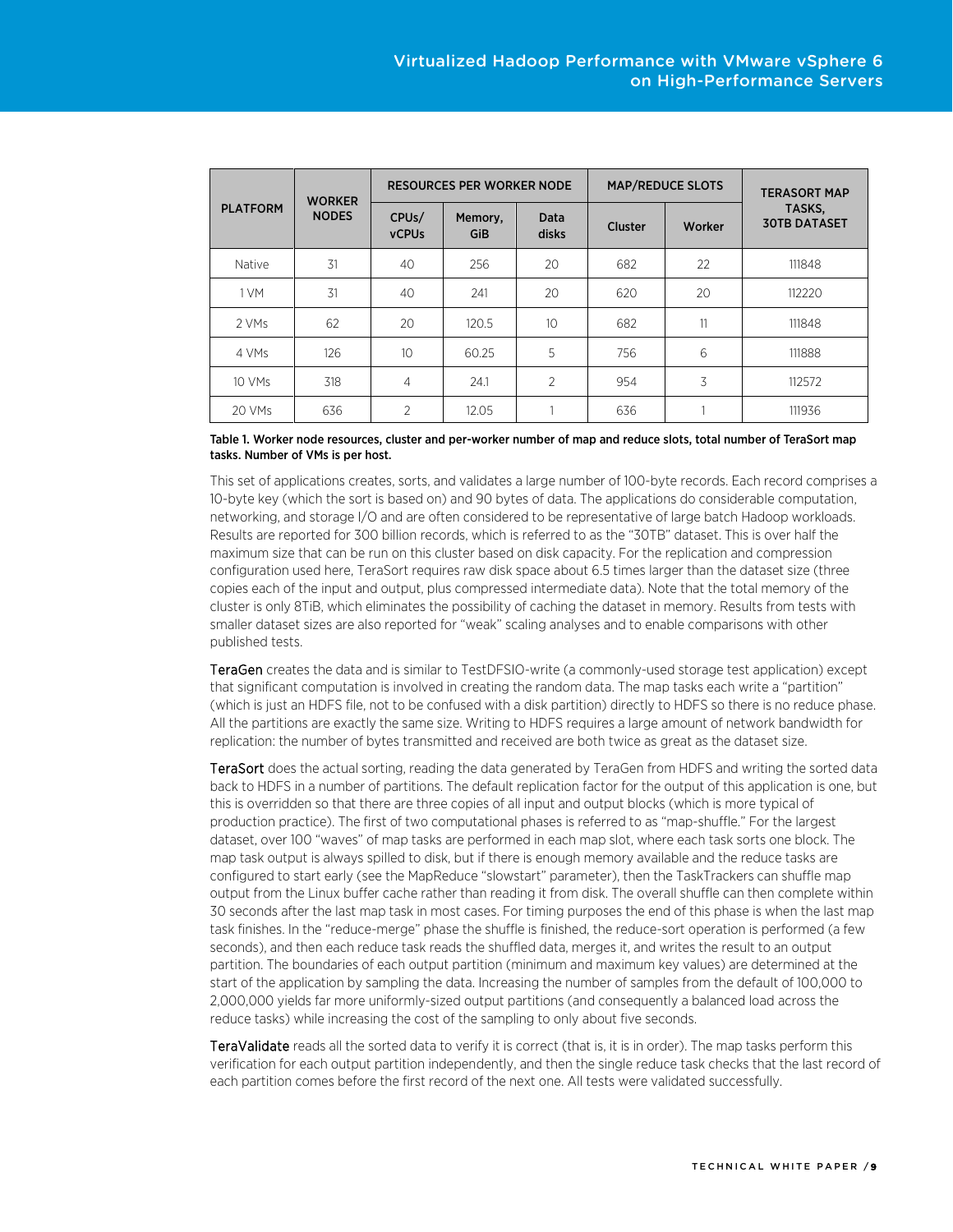# <span id="page-9-0"></span>Benchmark Results

Shown in [Table 2](#page-9-2) an[d Figure 2](#page-10-0) are the measured performance data for the three benchmarks on the native and three virtual configurations for the 30TB dataset. Each case was repeated several times with machine reboots between, with the best run shown. Run-to-run variation is about 1% of the mean for TeraGen and TeraSort but greater for TeraValidate. In the next sections, the elapsed times and metrics from various performance tools are examined with the goal of understanding some of the performance effects of virtualization.

| <b>PLATFORM</b> |                | <b>ELAPSED TIME, S</b> | TERASORT PHASES, ELAPSED TIME, S |             |              |
|-----------------|----------------|------------------------|----------------------------------|-------------|--------------|
|                 | <b>TeraGen</b> | <b>TeraSort</b>        | <b>TeraValidate</b>              | map-shuffle | reduce-merge |
| <b>Native</b>   | 1072           | 3825                   | 697                              | 2616        | 1209         |
| 1 VM            | 1134           | 4292                   | 728                              | 2979        | 1313         |
| 2 VMs           | 1077           | 3568                   | 723                              | 2343        | 1225         |
| 4 VMs           | 1072           | 3355                   | 695                              | 2151        | 1204         |
| 10 VMs          | 1098           | 3460                   | 649                              | 2195        | 1265         |
| 20 VMs          | 1289           | 3562                   | 633                              | 2083        | 1479         |

<span id="page-9-2"></span>Table 2. Elapsed times for the 30TB dataset. Number of VMs is per host.

### <span id="page-9-1"></span>Elapsed Time

The elapsed time results show that while a few of the virtualized tests are significantly slower than the corresponding native tests, most of the tests run on the multi-VM per host platforms are faster. Understanding the reasons for these differences, together with having knowledge of application resource needs, will lead to an optimal design for a Hadoop platform.

#### TeraGen

In the April 2013 paper [\[7\],](#page-22-0) the throughput limitation of the storage controller led to all the platforms having similar performance. With a current generation controller, this is no longer a problem (at least not for hard disks, flash drives are another matter). The result is a much higher sustained throughput (over 2500 MiB/s per host), and a greater sensitivity to which platform is used and to configuration parameters.

A single task slot for the 20-VM per host platform is the only choice since running two map tasks simultaneously per worker node would be too many. This lack of flexibility in tuning the load per worker is a notable drawback of configuring a large number of very small VMs. However, the bulk of the extra elapsed time for this platform is due to how replication works within HDFS. The destination nodes for the second and third replicas are chosen randomly (under certain constraints). With a larger number of DataNodes, it becomes more likely that at a particular point in time some DataNodes will be receiving several replicas, while others will be receiving none. That is, while the storage throughput due to writing the first replica is evenly distributed across the cluster for all platforms, successive replicas lead to an increasingly uneven distribution with more DataNodes. The trend is similar for total capacity utilization. This issue is noted in HDFS-7122 [\[10\],](#page-22-0) and discussed further in the ["Single](#page-12-0)  [Replica"](#page-12-0) section below.

These effects are just noticeable in the 10-VM per host platform. With a more appropriate number of map task slots and a smaller replication effect, the differences from the native platform for the 2-, 4-, and 10-VM per host platforms are no more than 2.4%. There is sufficient CPU available and storage is essentially pass-through from the guest OS to the physical disks, so this remaining small cost is mostly due to the extra network latency from the virtualization layer. Tuning the host and guest network drivers as described above helps to minimize this latency.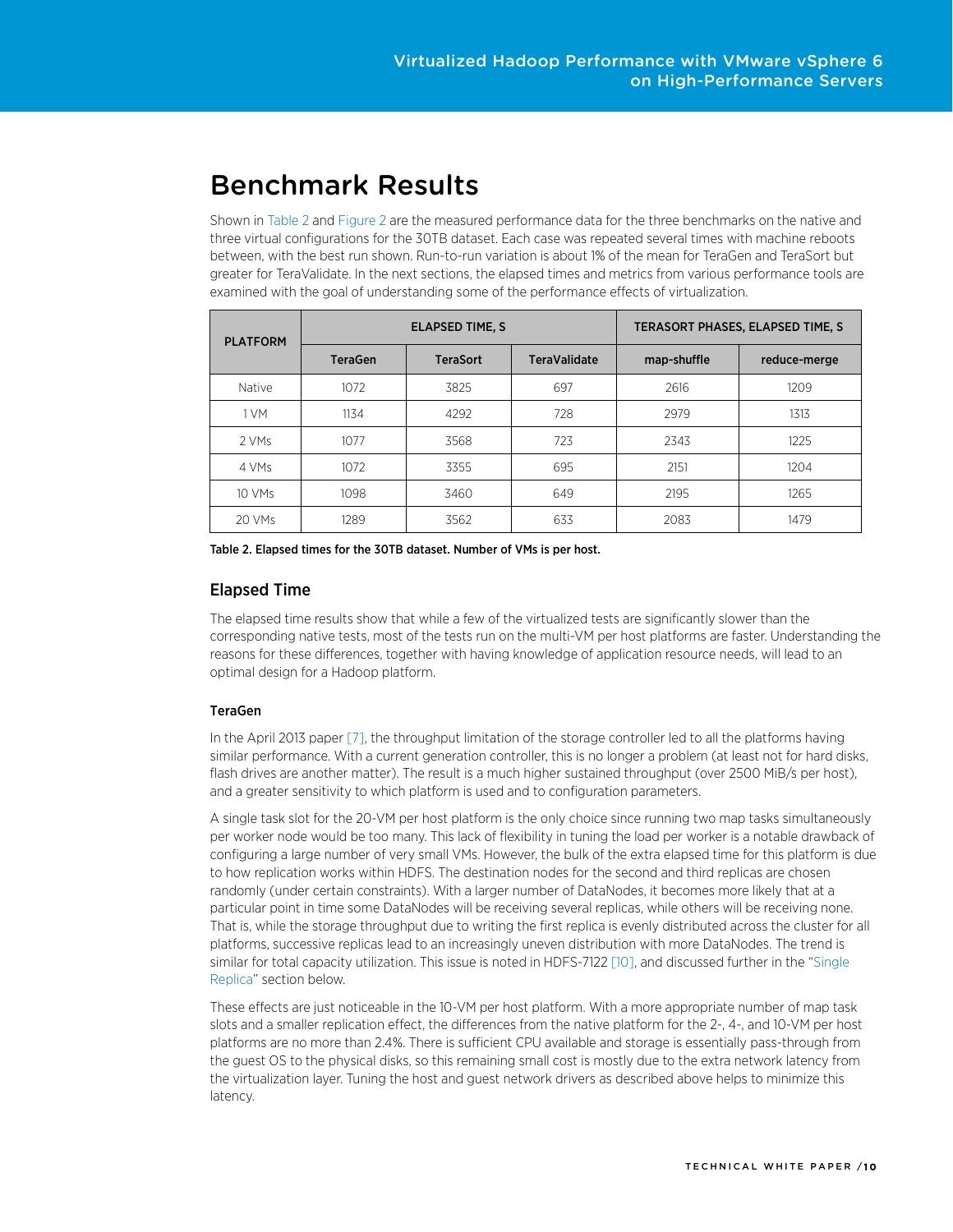

<span id="page-10-0"></span>Figure 2. Ratio of elapsed times on virtualized platforms to the native platform. Number of VMs is per host. Lower is better.

#### **TeraSort**

The large dataset size and relatively long execution time help to balance the work across the cluster and make this the most reproducible benchmark in the suite. For instance, as noted above, the 30TB dataset comprises about 112,000 blocks, so each map task slot processes at least 118 blocks on average. This is more than large enough to minimize the "long pole" effect of waiting for a single task to finish at the end. The long pole effect is noticeable for the 1TB and 3TB cases discussed in the ["Dataset Size"](#page-16-0) section.

The apples-to-apples comparison of the single-VM per host platform with the native platform shows that the former has a 12% greater elapsed time, which is the same as found previousl[y \[7\].](#page-22-0) This difference can be broken down into approximately equal software and hardware components. Most of the former comes from the costs of virtualizing network and storage I/O, with the rest due to scheduling and other responsibilities of the hypervisor. Most of the latter is due to managing memory pages. This is done in hardware using the Extended Page Tables (EPT) facility on Intel processor[s \[13\].](#page-22-0) 

EPT enables the management in hardware of both host and guest memory pages, but requires a two-level page table walk on TLB misses. The use of large memory pages (2MiB) at both levels is essential to minimize EPT costs. Large pages are used automatically by ESXi, Linux (Transparent Huge Pages), and Java, so normally no configuration is necessary. However, if memory is over-committed in the hypervisor (after taking into account the memory requirements of the hypervisor itself), then ESXi will leave the "high" memory state (shown in the memory screen of esxtop) and start to break host large pages into small pages (4KiB) in order to apply memory management techniques that allow the VMs to continue to run. While this is a critical capability in many scenarios, memory pressure is avoided and best performance is achieved by allocating only up to 94% of host memory to VMs.

All of the multi-VM per host platforms are significantly faster than native. The optimum is four VMs, which is 12% faster than native and 22% faster than the single-VM per host platform. This is despite the fact that all of these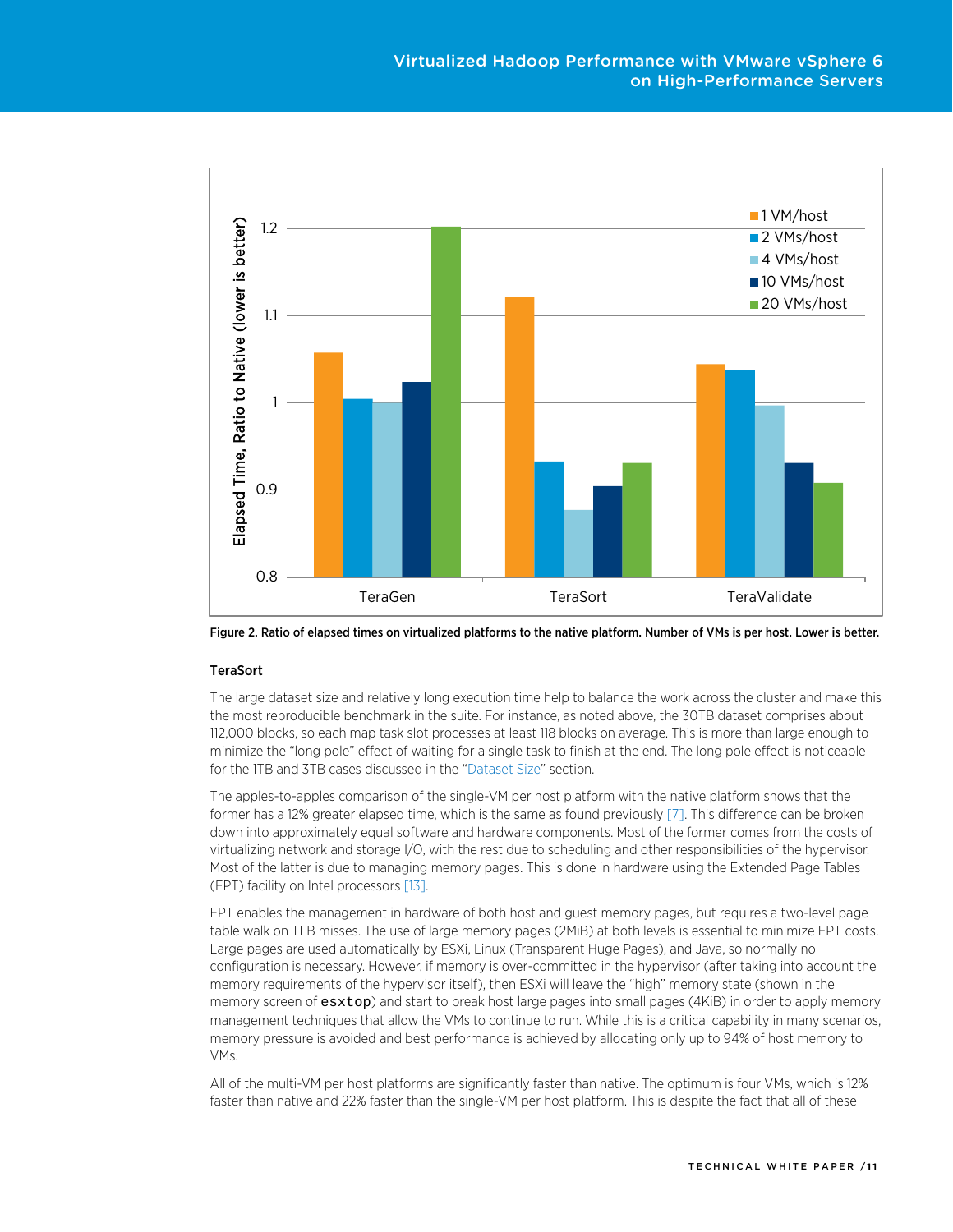cases still bear similar I/O and EPT costs as the single VM case. The reasons for this speedup were described in the April 2013 paper [\[7\]](#page-22-0) and are extended here. The optimal number of VMs was also found to be four in that study, but this resulted in a much smaller 2% elapsed time reduction compared to native. In Appendix C of the April 2013 pape[r \[7\],](#page-22-0) it was shown that significant storage efficiency is gained by having more DataNodes with fewer disks per DataNode. However, this effect applies to HDFS reads or (as noted above) single-replica writes. So, for the 4-VM per host platform, the reduce-merge phase was faster than native in the previous pape[r \[7\]](#page-22-0) with a single replica for the output of TeraSort, while it is somewhat slower than native here with three replicas.

Most of the speedup seen in [Figure 2](#page-10-0) is due to NUMA effects. For all the multi-VM per host platforms, the ESXi NUMA scheduler puts all of the CPU and memory of a given VM on a single NUMA node. With the ESXi NUMA parameters used here, the VMs never migrate between NUMA nodes. The result is that no VMs on a host ever access memory on the "remote" NUMA node (that is, VM memory accesses are always 100% local). All of this was also true for the previous test[s \[7\],](#page-22-0) but the speedup here over the 1-VM per host platform is much greater. The 10 core processors have two to three times the processing power and almost double the local memory bandwidth compared to the older quad-core processors, but only 25% more interconnect (QPI) bandwidth between the processors. Thus a larger fraction of interconnect bandwidth is consumed, which drives up remote memory latency. For both the native and 1-VM per host platforms, this fraction was measured previously to be 19%, and now it is estimated to be 27%.

It is possible that remote memory accesses will effectively become increasingly expensive in the future. For example, the next-generation Intel "Haswell" processors have up to 18 cores, but the interconnect bandwidth increases by just 20%.

Memory latency has the largest impact on application performance when the CPU is fully utilized, as in the mapshuffle phase[. Table 2](#page-9-2) shows that the multi-VM per host platforms are up to 28% faster than the single-VM platform for this phase, compared to 12% faster previously. The increase in elapsed time for the map-shuffle phase of the single-VM per host platform compared to native drops to 14% from 17% previously, most likely because the I/O load (and the associated virtualization costs) during this phase is much lower since compression was not used before.

The reduce-merge phase as a workload is very similar to TeraGen. Both are dominated by writing three replicas of every block to HDFS and the associated network traffic. The reduce-merge phase has the extra work of reading compressed intermediate data from disk. For all platforms, the reduce-merge phase requires a consistent 12-16% greater elapsed time than TeraGen.

#### **TeraValidate**

This is a simple sequential, read-only workload with moderate CPU utilization. In theory, it should not require any network bandwidth, as was the case previously [\[7\].](#page-22-0) Here it drives significant networking and the storage performance appears to be not as good as it could be. The reason for both of these observations is that each map task reads a whole HDFS file (TeraSort output partition) instead of just a single block. The first copy of a partition resides on the DataNode where it was created. The blocks of the second and third replicas are scattered over the rest of the cluster. When a map task reads a file, there is no preference for which replica is chosen, except that the first block is local. With a single replica, if the first block is local the rest of the file will be too. With more replicas, the rest of the file may be on various remote DataNodes. In particular, for three replicas, up to 2/3 of the total data read may be from remote DataNodes. Various fixes have been proposed (for example, block affinity groups, optimal selection of replica) to ensure that if an entire file is read from HDFS by one map task, all of its blocks will be (normally) local. For now, creating a map task that reads an entire HDFS file should be considered an inefficient (albeit functionally correct) programming practice. Since the amount and pattern of remote data reads is not very repeatable for the current tests, the run-to-run variation is larger than the other applications, about 5%. The strong trend of reduced elapsed time with increasing number of smaller VMs per host is real, but not related to remote data. Instead, it is almost certainly due to the partitioning effect discussed above and in the April 2013 paper [\[7\]:](#page-22-0) it is more likely that all of the disks managed by a DataNode can be kept doing useful work when there are fewer disks per DataNode. The trend is also seen for the map-shuffle phase of TeraSort, for apparently the same reason.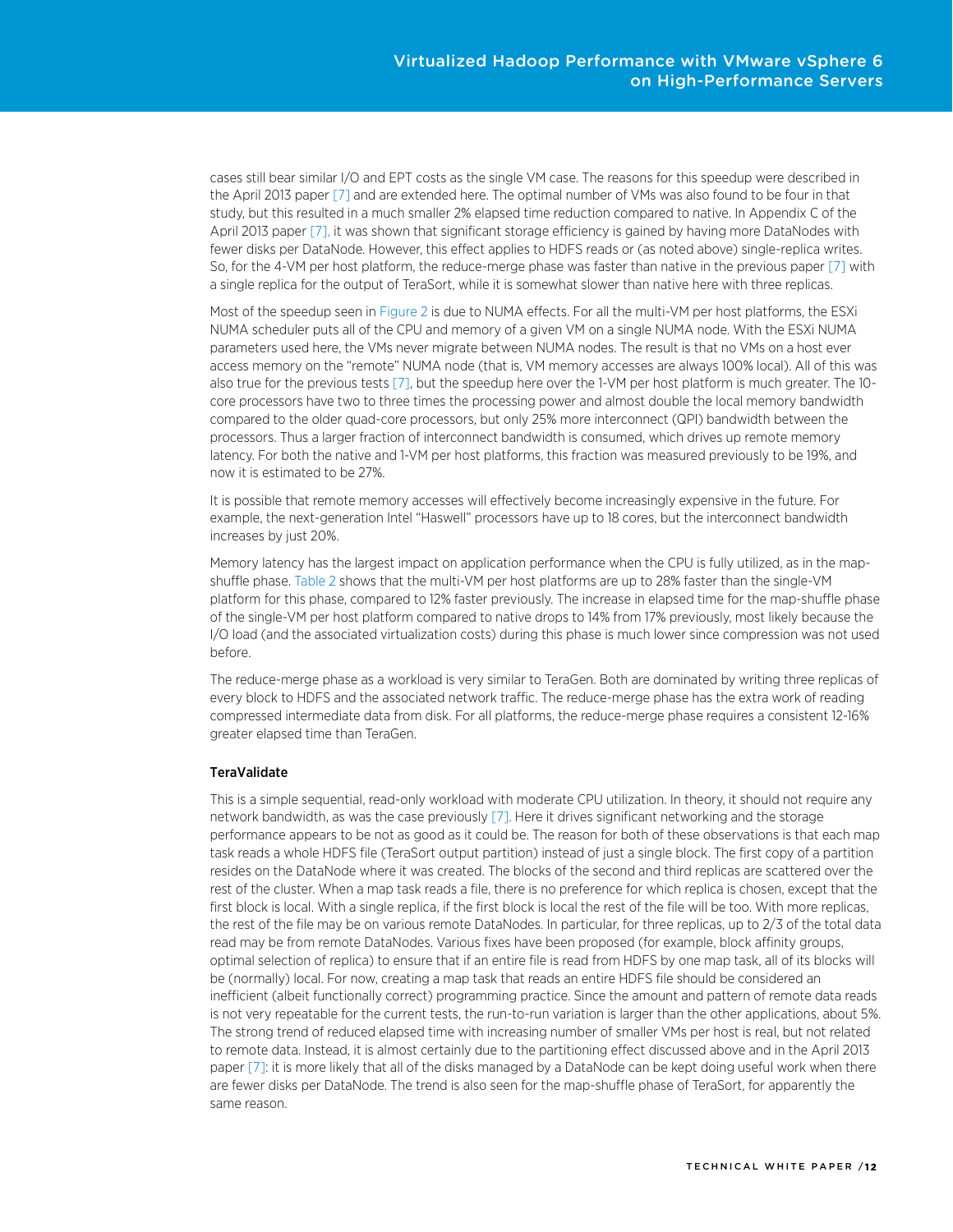### <span id="page-12-0"></span>Single Replica

The origin of some of the above performance differences between the 4-VM and 20-VM per host platforms is confirmed by specifying a single replica for the output of both TeraGen and TeraSort. The elapsed time results for these cases and the native platform are shown i[n Table 3.](#page-12-1) Replication is, of course, important for data availability, but it does not in this case help performance, as is often claimed. This is intuitive for the write workloads (TeraGen, reduce-merge), but it is also true for read workloads for several reasons.

- First, in a well-configured cluster, upwards of 99.8% of TeraSort map tasks are data-local, so there is little opportunity for increased locality with multiple replicas.
- Second, for applications like TeraValidate that read a whole HDFS file, the file will be on a single DataNode, which makes it possible for the reads to be 100% local.
- Third, when less data has been written to hard disks, the reads will tend to come from the outer and faster part of the disks.
- Finally, it is possible to achieve an "embarrassingly parallel" configuration for the special case where each map task reads a whole HDFS file, the TaskTrackers each run a single map task, and the DataNodes each manage just one physical disk.

The last point results in each task reading from a dedicated disk completely independent of all other tasks. This happens for TeraValidate with a single replica on the 20-VM per host platform. Each disk sustains 160 MiB/s and the cluster achieves 100,000 MiB/s for nearly the entire duration of the test. For comparison, the maximum read throughput using a microbenchmark to the fastest (outer) part of one disk is 190 MiB/s (["Appendix B: XFS](#page-21-0)  [Storage Performance"](#page-21-0) shows write performance; read performance is about 1% greater). The elapsed time is 39% less than the 4-VM per host platform since, in that case, multiple map tasks on a given worker node are often reading data from the same disks while other disks are idle. In general, a DataNode could choose the optimal disk for writing a new data block, but this is rarely possible for reads.

| <b>PLATFORM</b> |                | <b>ELAPSED TIME, S</b> | TERASORT PHASES, ELAPSED TIME, S |             |              |
|-----------------|----------------|------------------------|----------------------------------|-------------|--------------|
|                 | <b>TeraGen</b> | <b>TeraSort</b>        | <b>TeraValidate</b>              | map-shuffle | reduce-merge |
| Native          | 883            | 3216                   | 600                              | 2318        | 898          |
| 4 VMs           | 906            | 2887                   | 515                              | 1962        | 925          |
| 20 VMs          | 919            | 2933                   | 312                              | 1998        | 935          |

#### <span id="page-12-1"></span>Table 3. Elapsed time for the 30TB dataset with a single HDFS replica. Number of VMs is per host.

With three replicas[, Table 2](#page-9-2) shows the elapsed time for TeraGen is 20% greater for the 20-VM per host platform compared to the 4-VM per host platform. This drops to about 1% with a single replica [\(Table 3\)](#page-12-1). The reduce-merge phase of TeraSort has almost an identical pattern. Therefore the replication algorithm appears to lose some uniformity when scaling to a large number of DataNodes (as opposed, for example, to the platform being unable to efficiently support more worker nodes). This is supported by examining the distribution of the total number of blocks written by each DataNode for TeraGen with three replicas, which is approximately proportional to the total write load for that DataNode. For the 4-VM per host platform, the maximum number of such blocks is 2774; this is only 4% greater than the average of 2664. For 20-VM per host, the maximum is 576, which is 9% greater than the average of 528. The non-uniformity in instantaneous write throughput would be considerably greater, increasing the relative difference of the two platforms. With a single replica, the amount of data written is always the same on all DataNodes. Several improvements to the HDFS block placement algorithm have been proposed in HDFS-712[2 \[10\]](#page-22-0) to improve uniformity.

The small difference between the two platforms for the write workloads with a single replica may be due to their "bursty" nature: each task alternates between CPU and storage work. For the 4-VM per host platform, some tasks will be doing one kind of work, while the rest will be doing the other, thus smoothing out resource needs. For the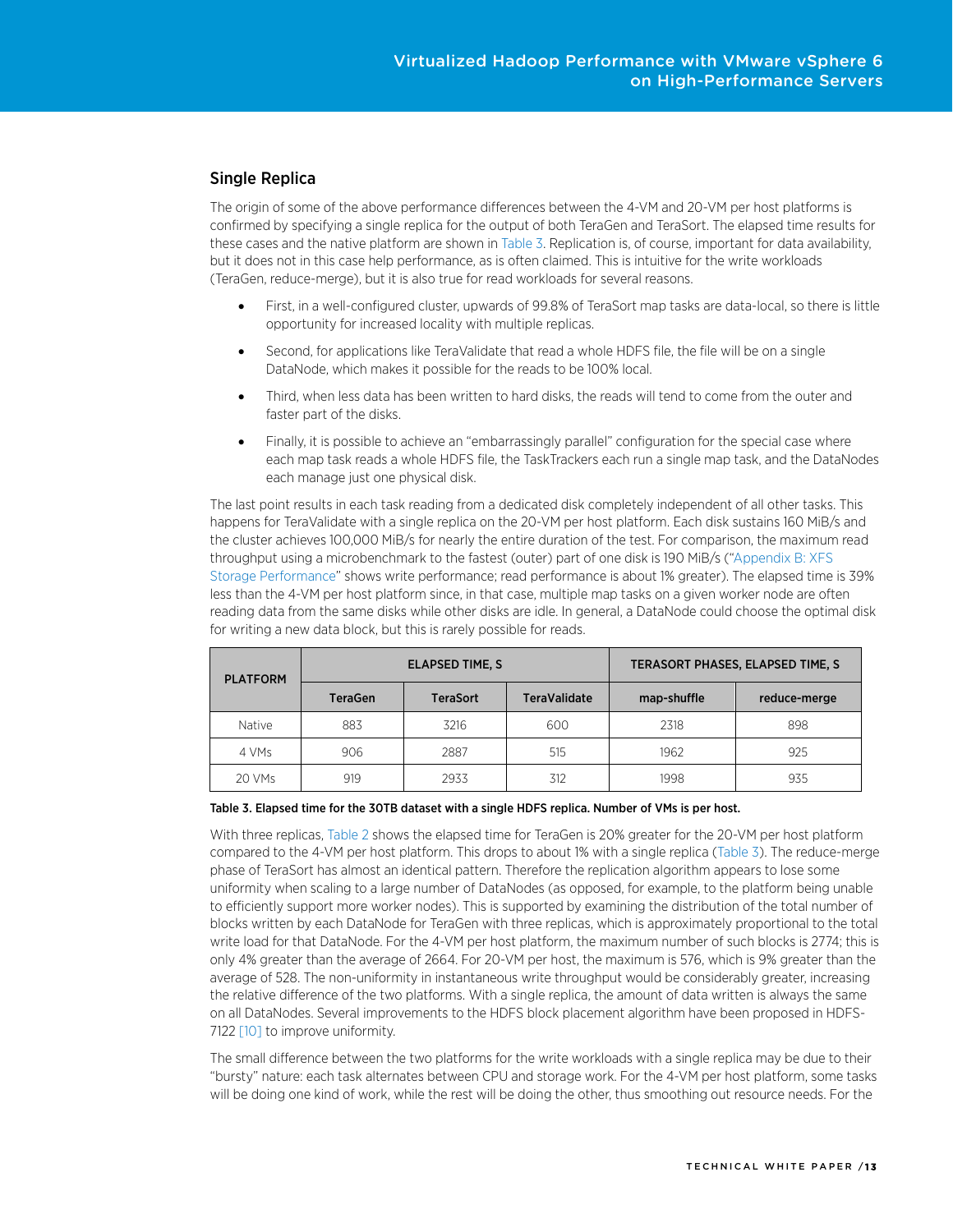20-VM per host platform only one task is running in a small worker node, so sometimes there will be a CPU bottleneck. It is possible to alleviate this by configuring three vCPUs per VM, which enables the hypervisor to smooth out resource needs. However, CPU over-commitment should be considered a very advanced tune: it was found to be not helpful for the three-replica configuration or for larger VMs. In any CPU over-commitment scenario, it is highly recommended that the "ready" time of each VM be monitored carefully. A low value of this metric (below 5%) indicates that the VM is still able to acquire all the CPU resources it requests.

### <span id="page-13-0"></span>CPU Utilization

The CPU utilization for the native, 1-VM per host, and 4-VM per host platforms is shown in [Figure 3.](#page-13-1) This was measured with mpstat on native (calculated as 100-%idle), and with esxtop on the virtual platforms (%pcpu util). The three benchmarks were run with a 90 second sleep between them in order to separate them in the figure.

The somewhat higher CPU utilization for TeraGen on the virtualized platforms is mostly due to network virtualization costs due to the very high network bandwidth associated with HDFS replication (see ["Network](#page-15-0)  [Throughput"](#page-15-0)).

All of the platforms come close to saturating the CPU during the map-shuffle phase of TeraSort. The lowest utilization for this phase is the 1-VM per host platform at 95%; the utilization could have been increased with a larger number of tasks, however, doing this does not reduce the overall elapsed time. During this phase, the CPU cost of virtualization must manifest itself as increased elapsed time. As discussed above, this is more than offset for the multi-VM per host platforms by reduced memory latency. After a quick transition (due to uniform completion of all the shuffle tasks) to the reduce-merge phase, the virtualized platforms have the same or a slightly higher CPU utilization. As for TeraGen, virtualization costs also lead to small increases in elapsed time even though there is spare CPU available. This indicates that increased network latency has a larger effect on elapsed time for these two workloads than increased CPU utilization.



<span id="page-13-1"></span>Figure 3. CPU utilization measured on one host for a 30TB dataset. Number of VMs is per host.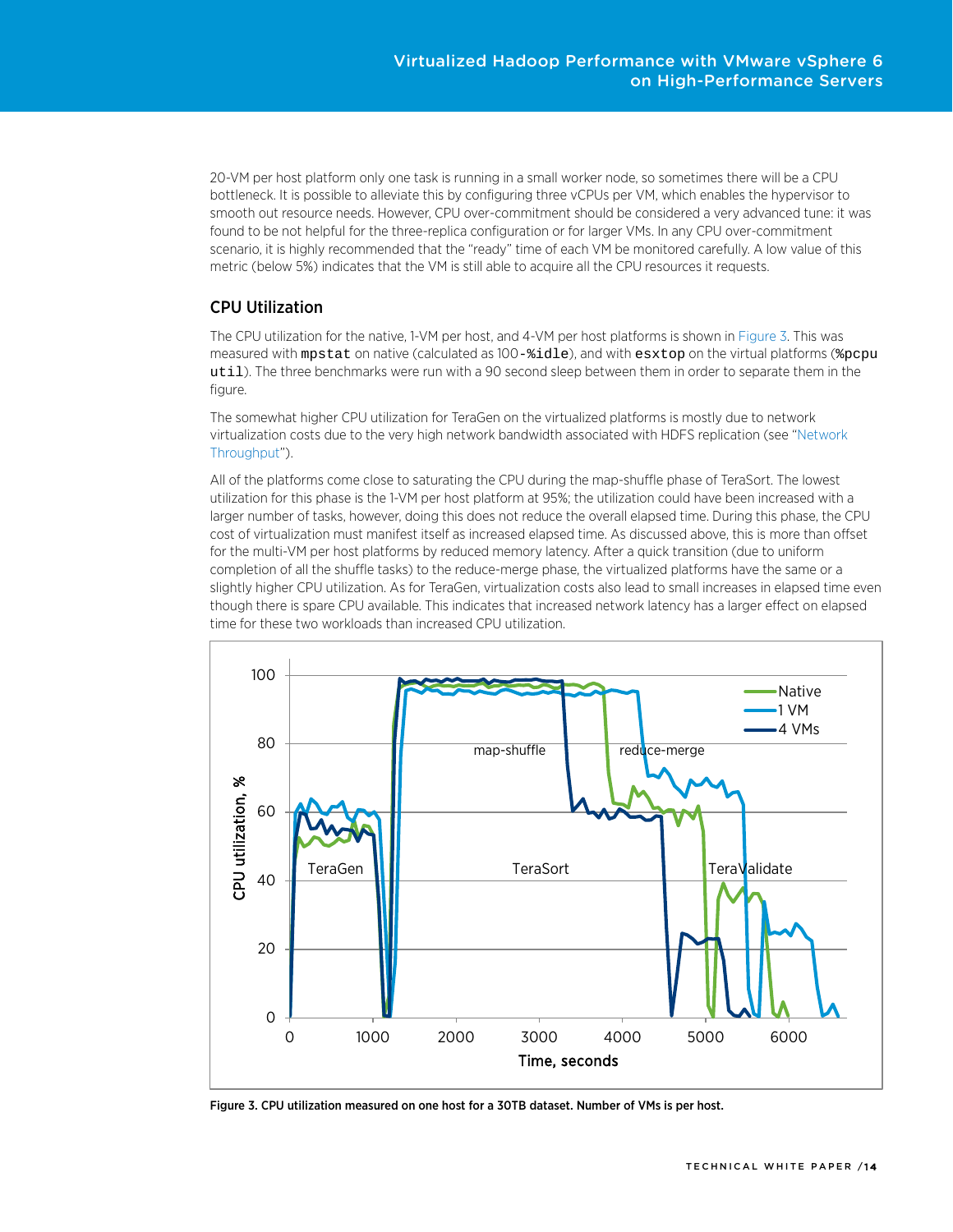TeraValidate CPU utilization for the native platform is 40-50% higher than the virtual platforms. Some increase is expected since the 4-VM per host platform has better memory efficiency and the 1-VM per host platform has a slightly longer elapsed time, however, the magnitude of the difference requires more investigation.

At the end of each benchmark test or phase, there is a sudden drop in CPU utilization. This shows that the load in all cases is well-balanced across the cluster and the performance of the tasks is uniform. An important part of achieving this is ensuring the controller daemons, especially the NameNode, do not have to compete for CPU resources with worker nodes and are able to deliver low-latency responses to their clients. Therefore these daemons should be run in dedicated VMs, even though they typically use no more than 20% of a CPU core for a cluster of this size. However, this doesn't mean that the hosts these VMs run on cannot also run some worker nodes, especially for small- to moderate-sized clusters. For the 4-VM per host platform, this means that there are effectively 31.5 hosts running worker tasks, or 1.6% more than the 31 hosts configured as workers for the native and 1-VM per host platforms. For smaller clusters, being able to use the excess capacity of the controller daemon hosts for worker nodes becomes much more significant.

### <span id="page-14-0"></span>Storage Throughput

The total read and write storage throughput for a representative host is shown in [Figure 4.](#page-14-1) Multiplying the throughput for either read or write by the elapsed time for a particular phase and by the number of hosts gives the total amount of data transferred for that phase. For both TeraGen and reduce-merge, the result is a value very close to three times the dataset size. This is exactly what is expected, which means there are no unexpected write operations or extra "spills" to disk. Such spills are often unavoidable (especially for very large datasets) but may also indicate that better tuning of Hadoop parameters is possible. Similarly, the total amount of data read during the map-shuffle phase and during TeraValidate adds up to the database size.



<span id="page-14-1"></span>Figure 4. Storage throughput measured on one host for a 30TB dataset. Number of VMs is per host.

Storage throughput associated with the map output of TeraSort is more subtle since it is compressed. This data is written twice: once by the map tasks, and once by the reduce tasks after the data is shuffled. It is then read once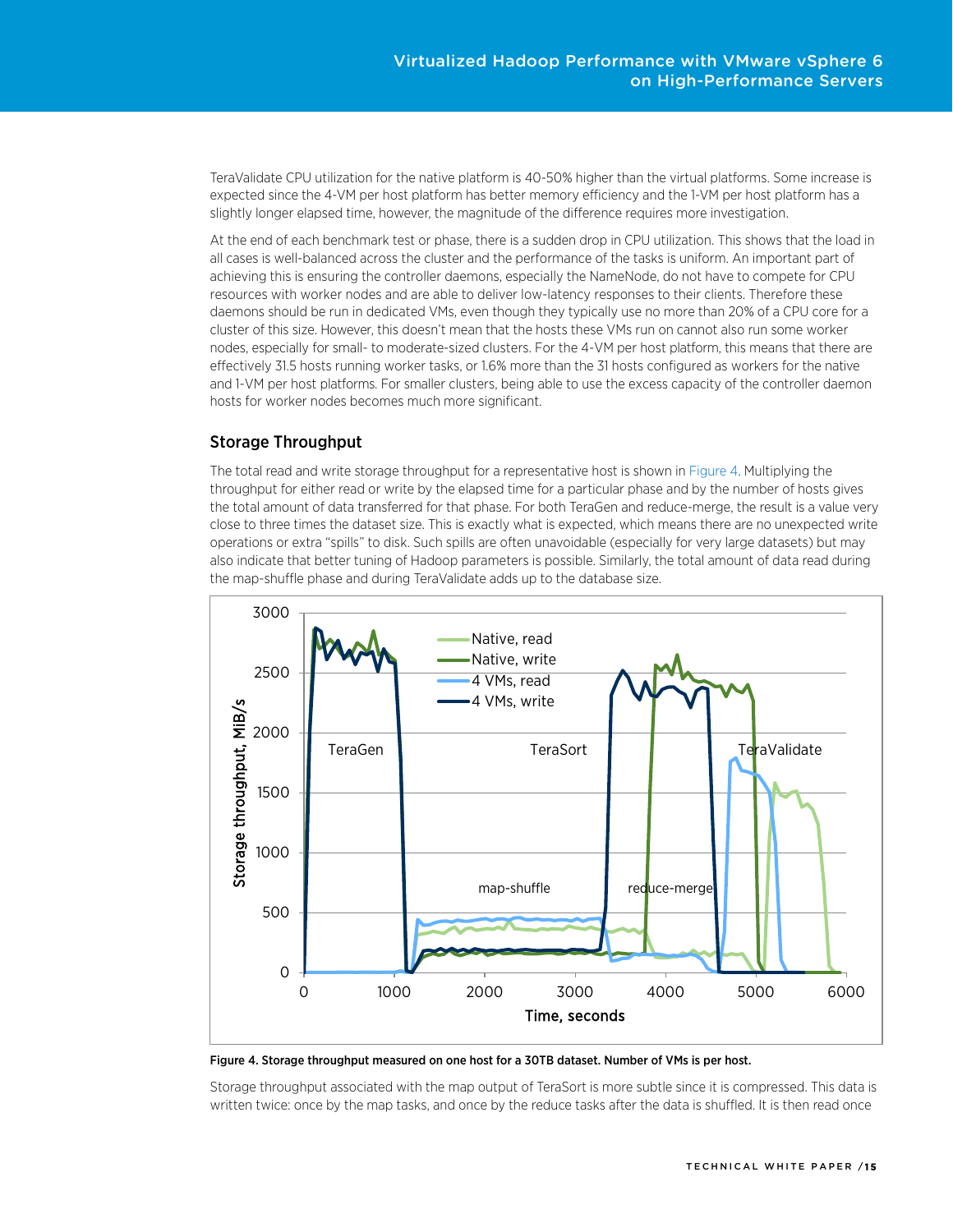by the reduce tasks during the merge. The figure shows that twice as much data are written than read, as expected. By dividing the total observed amount of data transferred by the expected amount if there were no compression gives an average compression ratio of 4.9. Map output compression should always be considered for such highly compressible data.

The write workloads for the 1-VM per host platform (not shown in the figure) have 6-9% lower storage throughput than the native platform. Since there is sufficient CPU available to cover the virtualization costs, this appears to be at least partially due to the increased latency from virtualizing storage and networking. Thus, tuning for network latency as discussed above helps storage and application throughput for write workloads with replication. The multi-VM per host platforms bring a small increase in bandwidth and a decrease in CPU utilization, which indicates some efficiency gain from memory locality.

### <span id="page-15-0"></span>Network Throughput

The network receive and transmit throughputs are shown i[n Figure 5](#page-15-1) for the 4-VM per host platform. The traffic is well-balanced across the two NICs, indicating the configuration of the bonding driver is appropriate for these workloads. Receive (Rx) and transmit (Tx) traffic are also nearly the same, which is evidence of uniformity across the cluster. The throughput approaches 8000 Mib/s both ways for each NIC for TeraGen. While 9440 Mib/s is easily achieved on each NIC simultaneously for one-way traffic using the standard networking microbenchmark netperf [\[18\],](#page-22-0) the limit drops to about 8950 Mib/s each way for two-way traffic. Thus network capacity is close to becoming the performance bottleneck. It appears not to be, since a relatively small amount of read storage I/O reduces the network throughput for the reduce-merge phase.



<span id="page-15-1"></span>Figure 5. Network receive and transmit throughput for both NICs measured on one host for the 4-VM per host platform.

If newer processors and higher-performing storage are being considered for a new Hadoop cluster, then highercapacity networking should be part of the specification in order to maintain balance. Upgrading to 40GbE networking should be more than adequate and would require fewer wires. However, compared to adding one or two more 10GbE NIC ports to the bonding driver, using a single 40GbE port loses the advantage of increased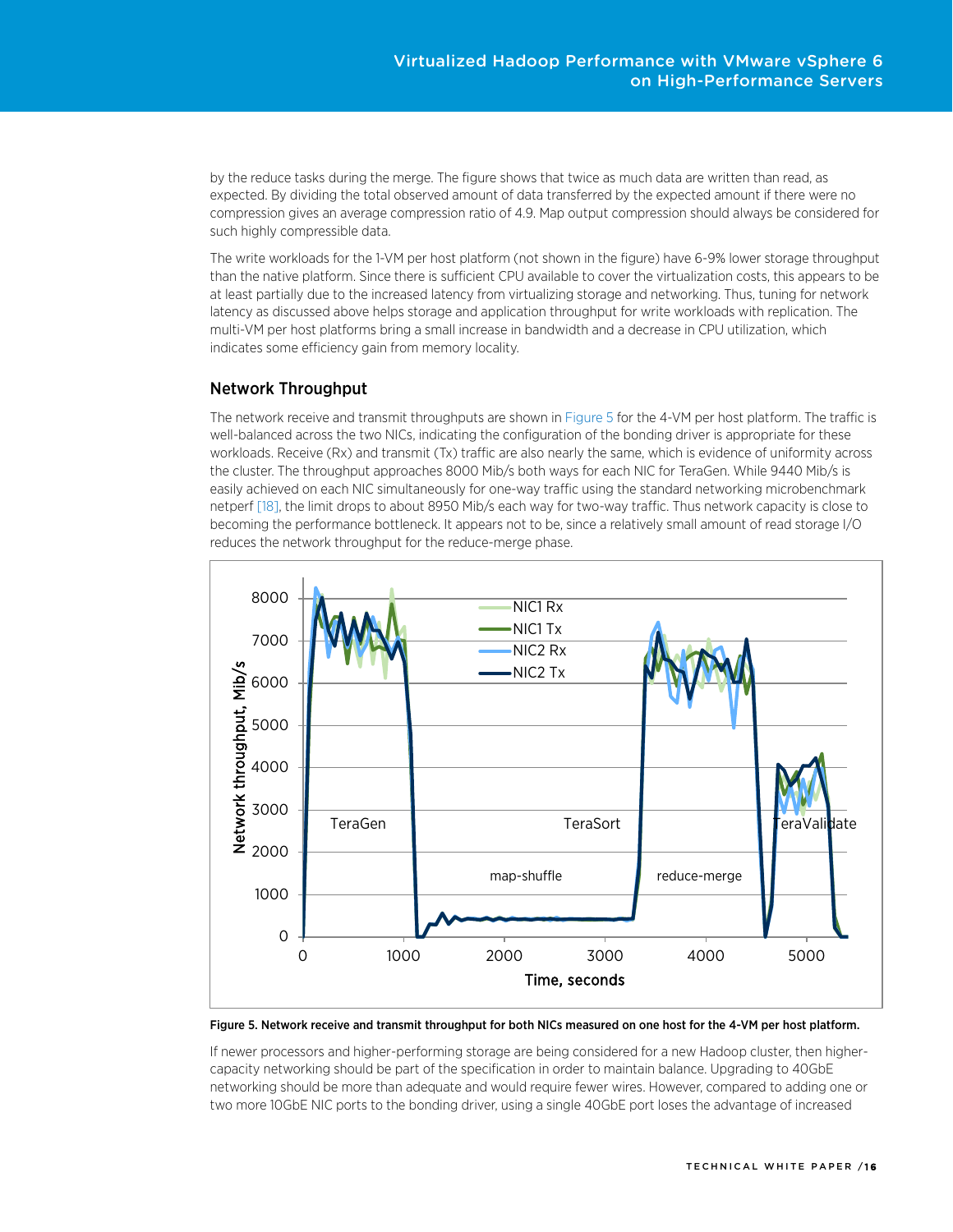availability in the event of a NIC or switch failure. The low map-shuffle network throughput reflects the effective compression of map output data.

Similar to the storage throughput analysis, each phase can be integrated over time and summed over the cluster to find the total amount of data received and transmitted. Any anomalies may indicate a configuration problem or a lack of understanding of what the application is doing. The result for TeraGen and reduce-merge is twice the cluster size, which is the amount needed to create the second and third replicas on other hosts. For TeraValidate, the result is about 55% of the dataset size. As explained in the ["Elapsed Time"](#page-9-1) section, this is a characteristic of the application interacting with HDFS. The network throughput could be essentially eliminated for TeraValidate by modifying the application (reading blocks instead of files) or by enhancing HDFS as discussed above. Either solution would greatly increase TeraValidate performance (possibly close to the single replica case on the 20-VM per host platform). In general, data visualization such as the above figures are crucial in discovering anomalies and ensuring applications are running as intended.

#### <span id="page-16-0"></span>Dataset Size

[Table 4](#page-16-2) shows the performance metrics on the 4-VM per host platform for several dataset sizes from the commonly-published 1TB size up to the 30TB size discussed above. Also shown is a throughput metric: the dataset size in GB divided by the TeraSort elapsed time. For good scaling this metric should be constant or slightly decreasing with size, taking into account the  $log(N)$  work component of a sort (where N is the number of rows in the dataset).

Scaling with dataset size is super-linear up to 10TB, due to better amortization of initialization, JVM start-up, Java compilation, and long tail effects. The decrease in throughput for 30TB is due to the log(N) effect plus the effect of using more of the slower, inner part of all the disk drives. The former effect should theoretically account for a 4% reduction in throughput compared to the 6% reduction observed.

| <b>DATASET</b>  | <b>ELAPSED TIME, S</b> |                 |                     | TERASORT PHASES, ELAPSED TIME, S | <b>TERASORT</b><br>THROUGHPUT, |      |
|-----------------|------------------------|-----------------|---------------------|----------------------------------|--------------------------------|------|
| SIZE, TB        | <b>TeraGen</b>         | <b>TeraSort</b> | <b>TeraValidate</b> | map-shuffle                      | reduce-merge                   | GB/S |
|                 | 69                     | 137             | 33                  | 82                               | 55                             | 7.30 |
| 3               | 124                    | 380             | 104                 | 248                              | 132                            | 7.89 |
| 10 <sup>2</sup> | 376                    | 1054            | 214                 | 674                              | 380                            | 9.49 |
| 30              | 1072                   | 3355            | 695                 | 2151                             | 1204                           | 8.94 |

<span id="page-16-2"></span>Table 4. Elapsed time and throughput for several dataset sizes on the 4-VM per host platform.

#### <span id="page-16-1"></span>Comparison with Earlier Tests

In the previous tests [\[7\],](#page-22-0) an 8TB dataset was used with an HDFS replication of 2 for the output of TeraGen and 1 for TeraSort. The results of those tests plus the corresponding results from the current setup (except replication was changed to match the earlier tests) are shown in [Table](#page-17-1) 5. The performance of the current setup for the various tests is between 1.9 and 2.6 times faster than previously. This is mostly due to improvements in hardware (each host has 10-core instead of quad-core processors, much more memory, two NICs instead of one, 20 data disks instead of 12), however there were important improvements in the software stack (Hadoop distribution, guest OS, hypervisor) as well. Hadoop tuning also played a significant role, especially isolating the controller daemons and using compression for the intermediate map output data.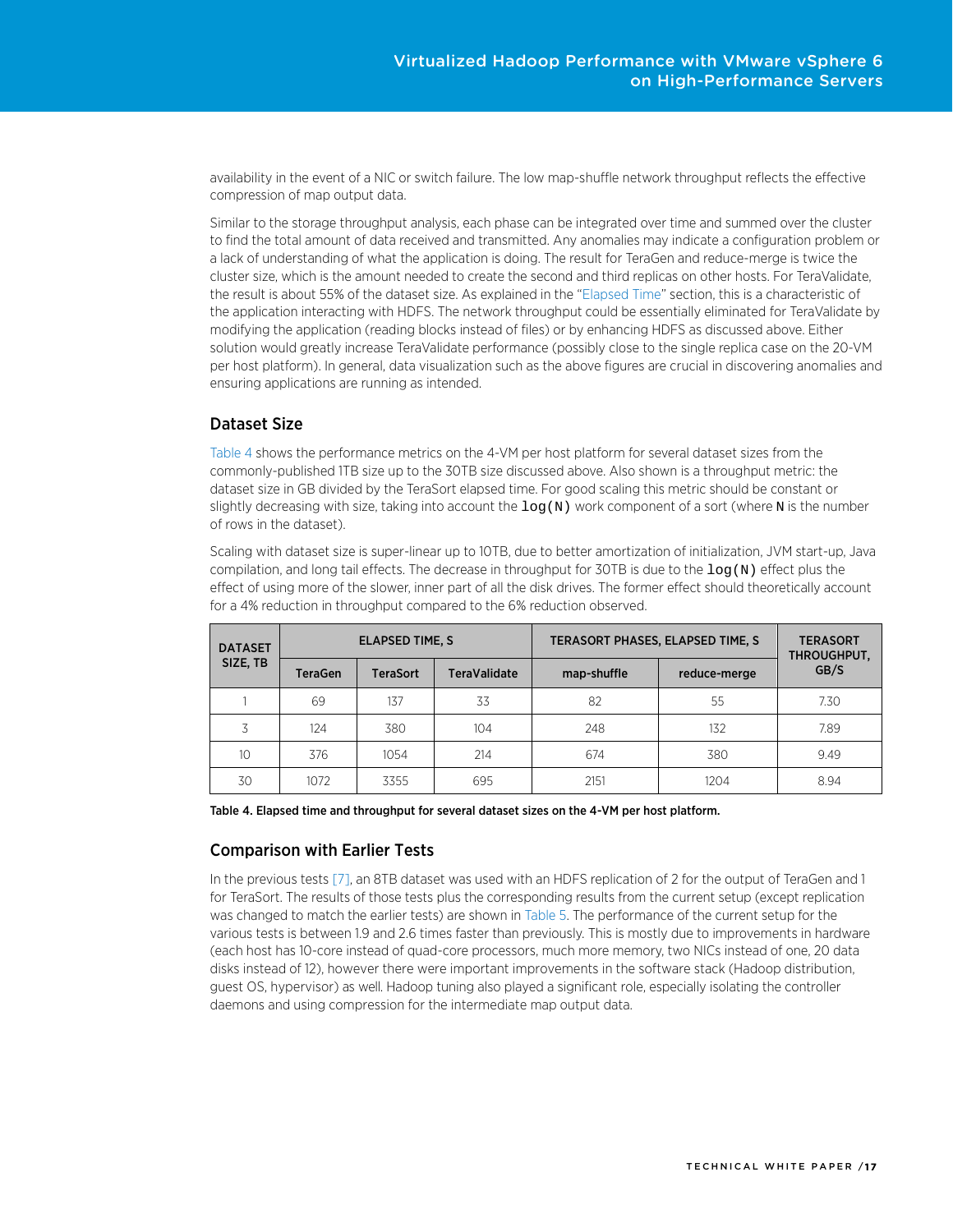| <b>BENCHMARK</b> |                | <b>ELAPSED TIME, S</b> | TERASORT PHASES, ELAPSED TIME, S |             |              |
|------------------|----------------|------------------------|----------------------------------|-------------|--------------|
| <b>DATE</b>      | <b>TeraGen</b> | <b>TeraSort</b>        | <b>TeraValidate</b>              | map-shuffle | reduce-merge |
| April 2013 [7]   | 490            | 2046                   | 349                              | 1491        | 555          |
| Current          | 259            | 824                    | 176                              | 570         | 254          |

<span id="page-17-1"></span>Table 5. Elapsed time and throughput for previous and current tests for the 8TB dataset size on 4-VM per host platforms. HDFS replication is 2 for TeraGen and 1 for the output of TeraSort.

# <span id="page-17-0"></span>Best Practices

Some suggestions to optimize virtualized Hadoop performance follow. In the future, TaskTrackers and DataNodes will likely be managed in separate virtual machines, hence the sizing of them should be considered independent.

- Size TaskTracker virtual machines to fit on one NUMA node. Each VM will access only local memory with much lower latency.
- Size DataNode virtual machines so that each owns a small number of disks (preferably five or fewer). Such partitioning increases read storage throughput by flattening the I/O load across the disks.
- If Hadoop virtual machines run both a TaskTracker and a DataNode (as is the standard practice today), size the VMs to be the smaller of the above two.
- Ensure there is sufficient memory left over for the Linux buffer cache in TaskTracker VMs after memory is allocated for all the Hadoop processes. This enables TaskTrackers to obtain map task output directly from the cache instead of reading it from disk.
- After sizing VMs with the above constraints, allocate host hardware to accommodate the desired number of these VMs.
- Ensure large pages are used by the hypervisor, guest OS, and Java. This is the default starting with ESX 3.5 and recent Linux and Java distributions. Manual configuration of guest memory and Hadoop Java heap will be needed if Transparent Huge Pages is not available or not enabled in the guest OS.
- Specify the virtual machine memory size to avoid leaving host "high" memory state with the associated breaking of host large pages into small pages. For 256GiB hosts, allocating no more than 94% of memory to VMs is recommended. For larger hosts, a slightly larger percentage may be allocated, but for smaller hosts less memory should be allocated to VMs. See memory management resources for more details [\(\[14\]](#page-22-0) and references therein).
- Avoid multi-queue networking in all but possibly the largest VMs: Hadoop drives a high packet rate, but not high enough to justify the overhead of multi-queue. Check /proc/interrupts for the number of queues and the virtual network adapter options to change it. At the host level, multi-queue networking is usually not needed either, but performance should be tested before disabling this feature in production.
- Evaluate network adapters and drivers with respect to hardware features such as checksum offload, TCP segmentation offload (TSO), jumbo frames (JF), large receive offload (LRO), and support for high memory DMA and multiple scatter-gather elements per Tx frame. These are all supported by vSphere, however, jumbo frames require manual configuration of the virtual switches and adapters.
- If storage is configured manually (not through the vSphere UI), ensure it is block-aligned (for example, as described in the following blog [\[16\]\)](#page-22-0).
- Ensure predictable and uniform storage performance with XFS by setting agcount=1 during file system creation on Hadoop data disks.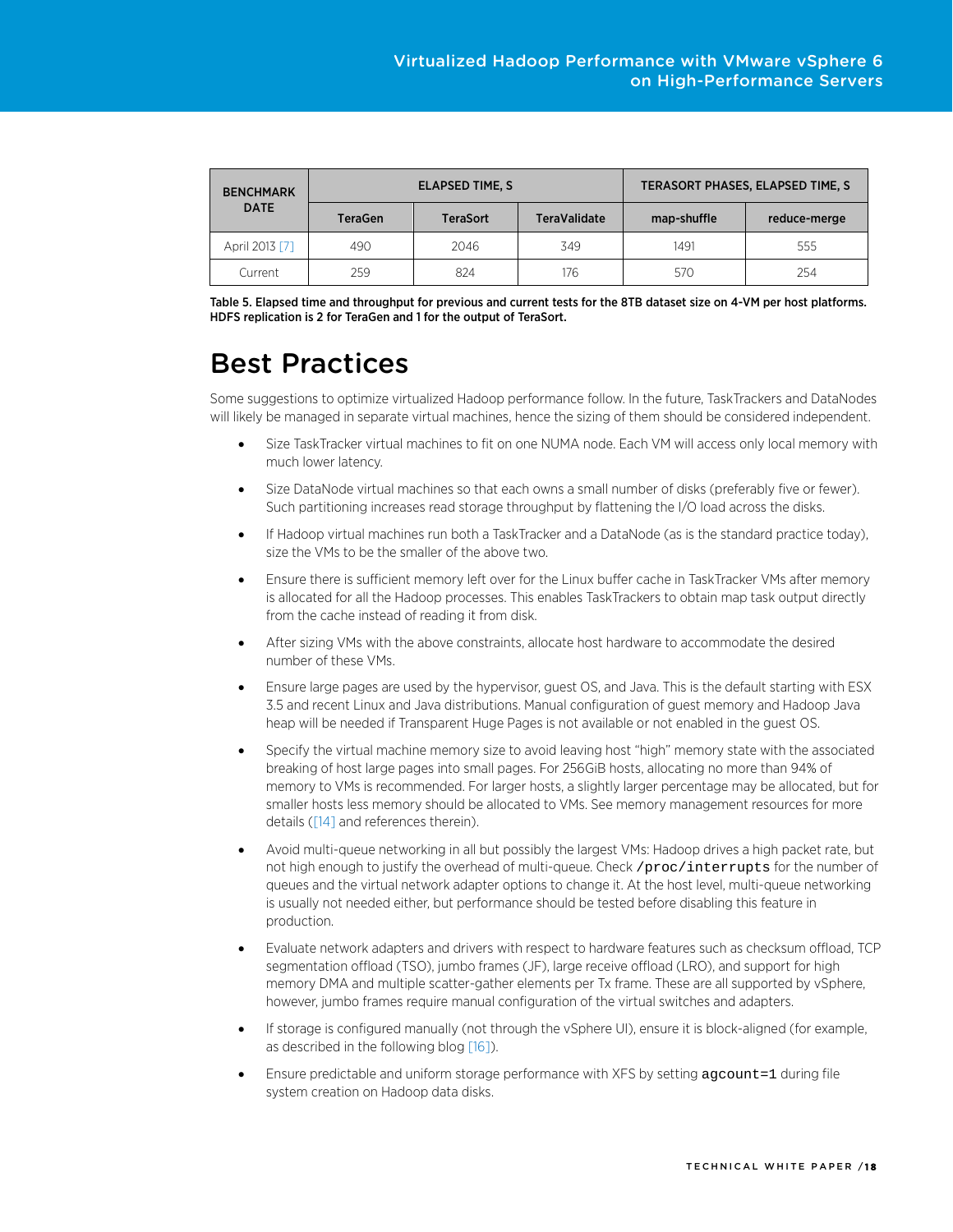• Check individual hosts and VMs regularly for amount of work done (for example, the number of tasks finished per unit time). Inconsistencies may indicate hardware problems (especially disk drives) or variations in machine configurations.

# <span id="page-18-0"></span>Conclusion

The results presented here for a cluster of 32 high-performance hosts show that virtualizing Hadoop on vSphere 6 works very well. A few configurations show measurably greater elapsed time, but the reasons for this are explained so that in practice these configurations may be easily avoided. Platforms with two to ten VMs per host are recommended for two-socket hosts, with four VMs being the optimum. In that case, performance is the same as the native platform for the two I/O-dominated tests and 12% better for TeraSort. These results are due in large part to the NUMA properties of current servers, and some evidence is presented that indicates the ability to manage memory through the use of virtual machines will become increasingly important as processor capabilities outrun remote memory bandwidth.

# <span id="page-18-1"></span>Appendix A: Configuration

### <span id="page-18-2"></span>Units

- K=1000, M=K\*K, G=K\*K\*K, T=K\*K\*K\*K
- Ki=1024, Mi=Ki\*Ki, Gi=Ki\*Ki\*Ki, Ti=Ki\*Ki\*Ki\*Ki
- <span id="page-18-3"></span>• b=bit, B=byte, s=second

### Hardware

- Cluster: 32X Dell PowerEdge R720xd
- Host CPU and memory
	- o Processors: 2X Intel Xeon E5-2680v2, 2800MHz, 25MiB L3 cache
	- o Memory: 256GiB: 16X 16GiB ECC DDR3 DIMMs, 1866 MHz
- Host BIOS settings
	- o Intel Hyper-Threading Technology: enabled (default)
	- o Intel TurboMode: enabled (default)
	- o Performance Per Watt (OS) (default)
- Host storage controller
	- o Dell H220: LSI SAS9207-8i, Internal Passthrough Host Bus Adapter, x8 PCI Express 3.0
	- o Firmware version: 18
- Host storage disks
	- o 23X 600GB 10K RPM SAS 6Gbps (WD6001BKHG)
	- o 2 disks for VM storage and native OS install
	- o 20 disks for Hadoop data
		- One partition per disk, aligned at 8MiB boundary:
			- partedUtil mklabel <disk> gpt
				- last=`partedUtil getUsableSectors <disk> | awk '{print \$2}'`
				- partedUtil setptbl "<disk>" gpt "1 16384 \$last \

#### EBD0A0A2B9E5443387C068B6B72699C7 0"

- Host network adapter: Intel Ethernet X540 DP 10GBASE-T (2 ports)
- Network switch: 2X Extreme Summit X670V-48t-BF-AC
	- o Each switch connected to each host

### <span id="page-18-4"></span>Hypervisor

- vSphere 6.0 (RC build 2412978)
- Network driver: ixgbe 3.7.13.7.14iov-NAPI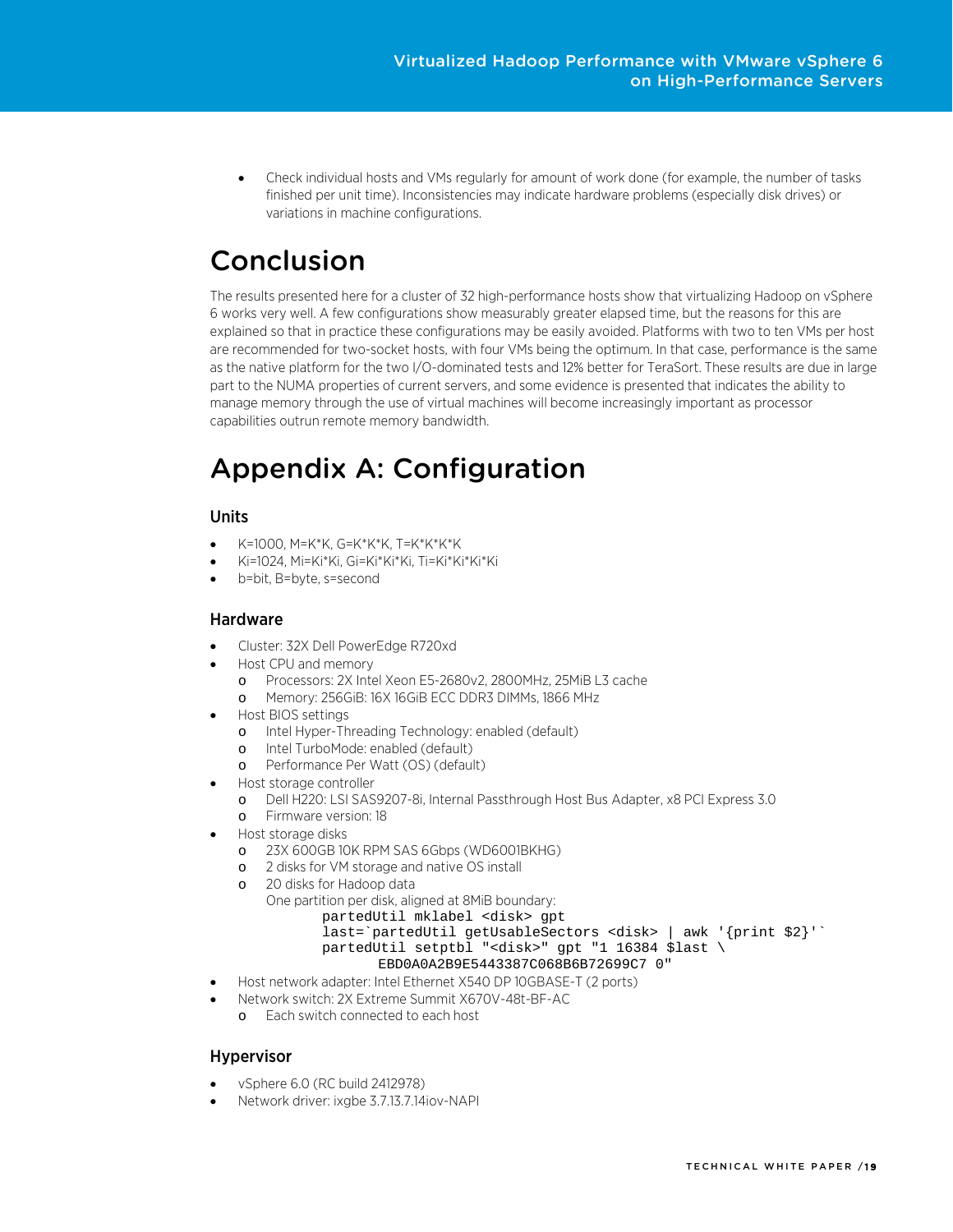- o options: LRO=1,1 VMDQ=1,1 FdirMode=0,0 InterruptThrottleRate=32000,32000
- Storage driver: mpt2sas 18.00.00.00.1vmw
- o options: max\_msix\_vectors=1
- Create physical Raw Device Mappings (pRDM) disks:
	- vmkfstools -z <disk> <path>/<file>.vmdk
- One vSwitch per 10GbE NIC
	- o Virtual Machine Port Group for VM traffic
	- o Jumbo frames enabled:
		- esxcfg-vswitch -m 9000 <vswitch>

#### <span id="page-19-0"></span>Virtual Machines

- Virtual hardware: version 10
- VMware Tools: installed
- Hadoop data disks: pRDM
- Memory, vCPUS, number of disks[: Table 1](#page-8-0)
- Memory preallocated and reserved
- VM parameters
	- numa.memory.gransize = 1024 numa.vcpu.preferHT = "true"

#### <span id="page-19-1"></span>Linux

- Distribution: SLES 11 SP3 x86 64
- Kernel: 3.0.76-0.11-default
- Kernel parameters in /etc/security/limits.conf:
	- nofile = 32768 nproc = 32768
- Kernel parameters in /etc/sysctl.conf:
	- net.ipv4.conf.all.arp\_filter = 1
		- vm.dirty\_background\_ratio = 1
		- vm.swappiness = 0
		- vm.overcommit\_memory = 0
		- net.core.rmem\_max = 16777216
		- net.core.wmem\_max = 16777216
		- net.ipv4.tcp\_rmem = 4096 87380 16777216 net.ipv4.tcp\_wmem = 4096 65536 16777216
	- net.ipv4.tcp\_mtu\_probing = 1
- Java: Java HotSpot™ 64-Bit Server VM 1.7.0\_55
- Hadoop data disk partition formatted with XFS File system
	- mkfs -t xfs -d agcount=1 -L <label> <partition>
- Native OS drivers
	- o Network: ixgbe 3.21.2
		- options: MQ=0,0 InterruptThrottleRate=32000,32000
		- o Storage: mpt2sas 19.00.00.00
			- options: max\_msix\_vectors=1
- Virtual Machine guest OS drivers
	- o Network: vmxnet3 1.2.39.0-NAPI
		- options: num\_tqs=1,1 num\_rqs=1,1
- o Storage: pvscsi 1.1.3.0
- Network bonding driver
	- o Two secondary NICs
	- o BONDING\_MODULE\_OPTS='mode=2 xmit\_hash\_policy=layer3+4'
	- o MTU='9000'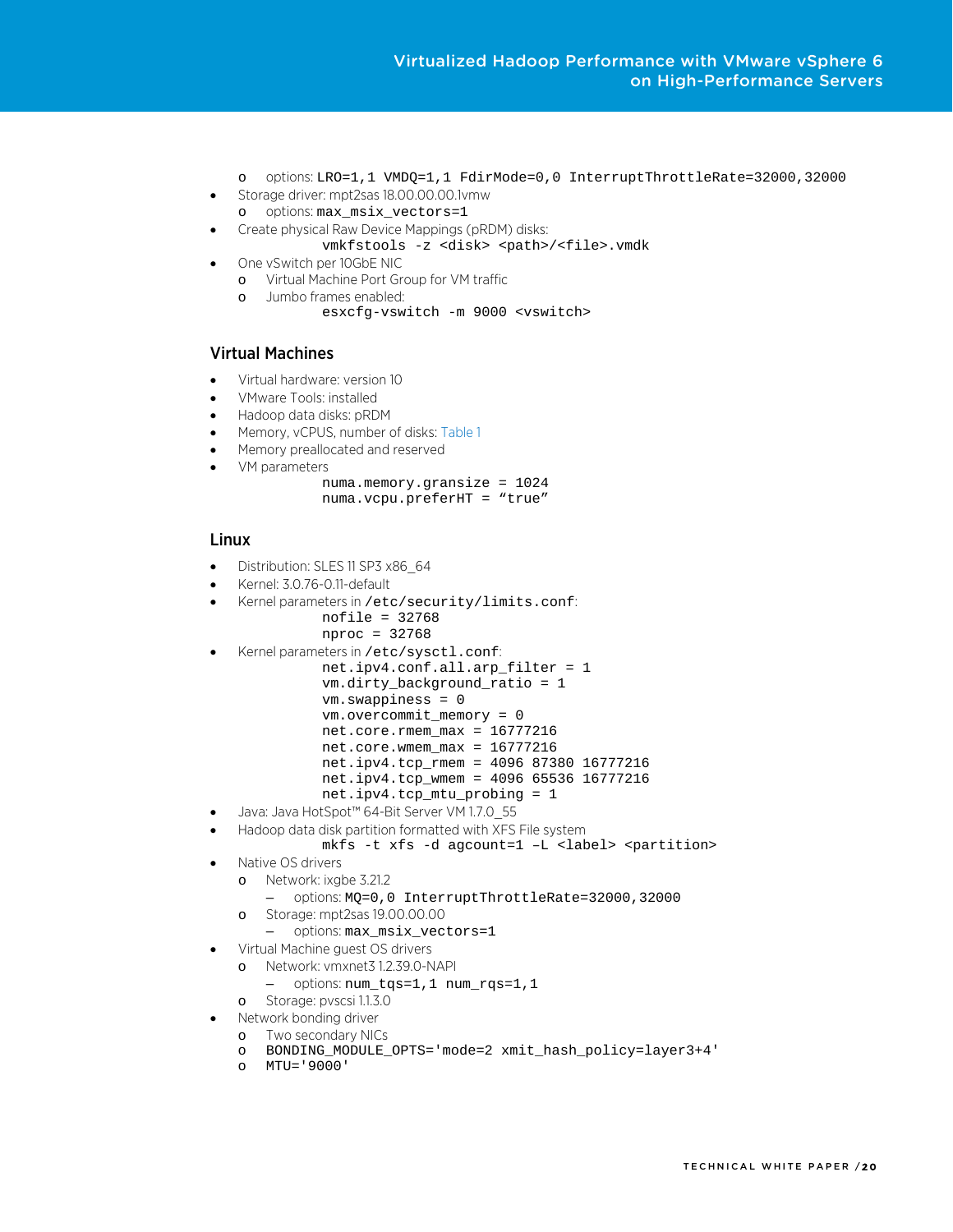#### <span id="page-20-0"></span>Hadoop

- Distribution: Cloudera CDH 5.3.0
- HADOOP\_MAPRED\_HOME = \${HADOOP\_HOME}/share/hadoop/mapreduce1
- NameNode and JobTracker
	- o Multi-VM per host platforms: each in a separate dedicated VM 20-VM per host platform: extra idle VM in same hosts
	- o Native and 1-VM per host platforms: both in one dedicated machine
- Secondary NameNode placed in one of the worker machines
- Number of worker machines[: Table 1](#page-8-0)
- Cluster topology (topology.sh)

```
o Multi-VM per host platforms: two hosts (node groups) per Hadoop rack:
```

```
for i in $*; do 
                    if [ `expr $i : "cirrus"` -gt 0 ]; then 
                       echo $i | awk -F "cirrus" '{h=1+($2-1)%32; r=1+(h-1)/2; 
                                                         printf "/r%d/n%d ", r, h}' 
                   elif [ 'expr $i : "192.168." ` -gt 0 ]; then
                      echo \sin | awk -F "." '{h=\sin; r=1+(h-1)/2;
                                                   printf "/r%d/n%d ", r, h}' 
                    else 
                       echo -n "/def " 
                    fi 
                 done
    o Native and 1-VM per host platforms: flat (default) topology:
                 for i in $*; do echo -n "/d "; done 
• Non-default parameters
    o hadoop-env.sh
                 export HADOOP_HEAPSIZE = 1300 
    o core-site.xml
                 io.file.buffer.size = 131072
                 terasort.partitions.sample = 2000000
                 topology.script.file.name = <path>/topology.sh
    o hdfs-site.xml
                 dfs.datanode.max.transfer.threads = 4096
                 dfs replication = 3 (final = true)
                 dfs.blocksize = 268435456
                 dfs.datanode.max.transfer.threads = 4096
                 dfs.datanode.readahead.bytes = 4194304
                 dfs.datanode.drop.cache.behind.writes = true 
                 dfs.datanode.sync.behind.writes = true 
                 dfs.datanode.drop.cache.behind.reads = true 
                 dfs.permissions.enabled = false
                 dfs.namenode.handler.count = 1
                 dfs.heartbeat.interval = 1
                 dfs.namenode.replication.interval = 1
                 dfs.blockreport.intervalMsec = 21600000
    o mapred-site.xml
                 mapreduce.framework.name = classic
                 mapred.local.dir = <list of directories>
                 mapred.system.dir = /system/mapred 
                 mapred.{map,reduce}.tasks: Table 1
                 mapred.tasktracker.{map,reduce}.tasks.maximum: Table 1
                 mapred.map.child.java.opts = "-Xmx800m -Xms800m -Xmn256m"
                 mapred.reduce.child.java.opts = "-Xmx1200m -Xmn256m"
                 mapred.child.ulimit = 4000000
                 mapred.jobtracker.taskScheduler = org.apache.hadoop.mapred.FairScheduler 
                 mapred.fairscheduler.locality.delay = 100
```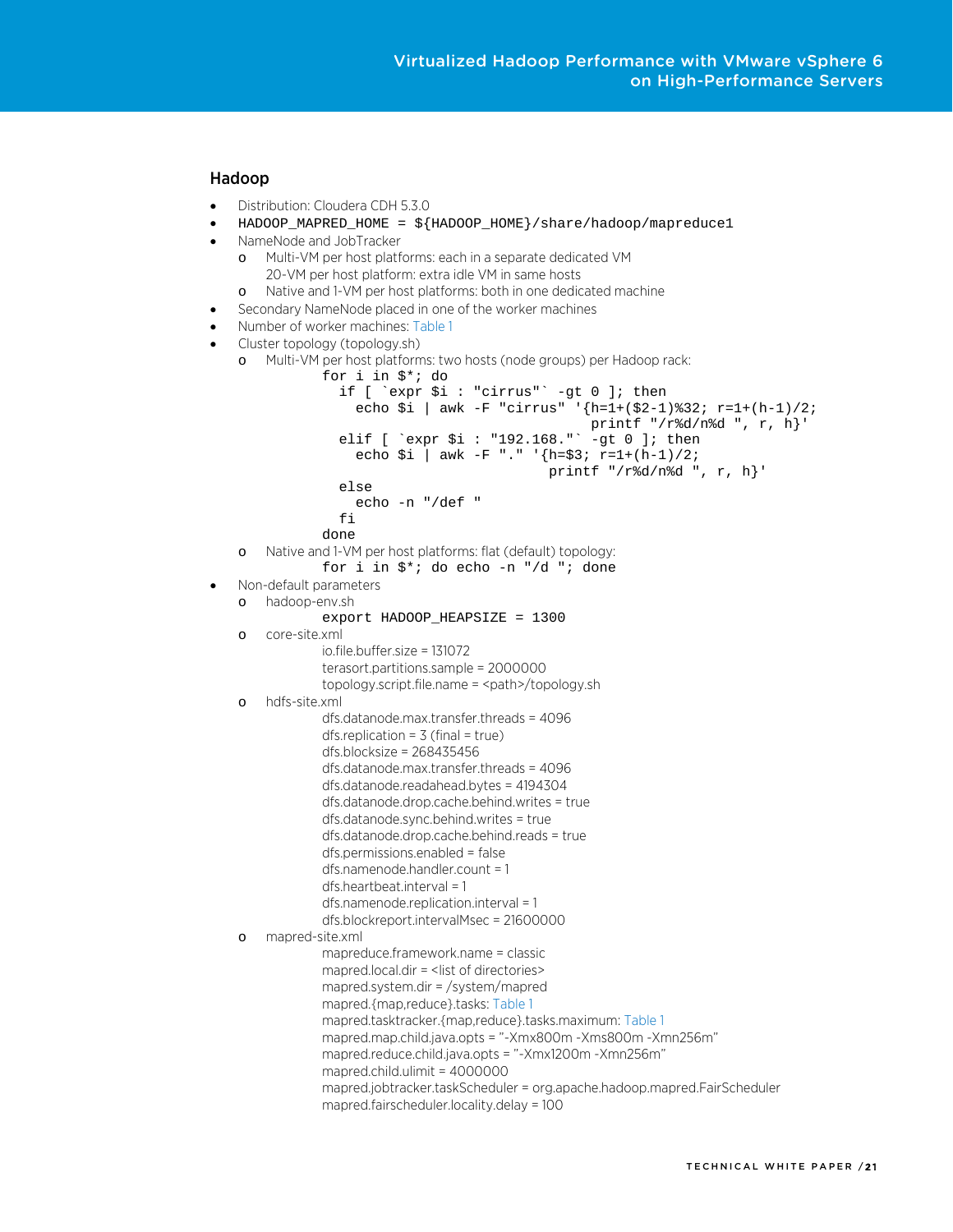mapred.{map,reduce}.tasks.speculative.execution = false mapred.job.reuse.jvm.num.tasks = -1 mapred.reduce.parallel.copies = 20 (20-VMs per host: 5) mapred.reduce.slowstart.completed.maps = 0 mapred.job.tracker.handler.count = 10 io.sort.factor = 64  $in sort$  mb =  $400$ io.sort.record.percent = 0.15 mapred.task.timeout = 300000 mapred.tasktracker.shuffle.fadvise = true mapreduce.ifile.readahead.bytes = 16777216 tasktracker.http.threads = 120 mapred.inmem.merge.threshold = 0 mapred.job.shuffle.merge.percent = 0.95 mapred.job.shuffle.input.buffer.percent = 0.75 mapreduce.tasktracker.outofband.heartbeat = true mapred.task.cache.levels = 3 (native and 1-VM per host platforms: 2) mapred.job.reduce.input.buffer.percent = 0.7 mapred.compress.map.output = true mapred.map.output.compression.codec = org.apache.hadoop.io.compress.SnappyCodec mapred.jobtracker.completeuserjobs.maximum = 1

# <span id="page-21-0"></span>Appendix B: XFS Storage Performance

Some simple throughput tests were run to determine the maximum sequential throughput to an XFS filesystem and to determine the effect of the XFS parameter agcount. This parameter, which is specified at the time of file system creation, determines the number of "aggregation groups" that XFS will manage. The default depends on disk/LUN size, but will normally be 4 for typical disks. Certain file system locks are applied to the smaller scope of an aggregation group rather than to the whole file system. Very high IOPs workloads then benefit from parallelizing certain metadata operations. However, with I/O sizes typically much greater than 100KiB, Hadoop is a low-to-moderate IOPs workload for which XFS defaults may not be optimal.

The storage benchmark aio-stress [\[15\]](#page-22-0) was used to perform a sequential write test with a 512KiB record size, 20000MiB file size, and a single thread. The test was repeated 28 times sequentially to different files (each in a different directory) on a single 600GB disk that was formatted with XFS and various values of agcount. Total data written was 587GB, nearly filling the disk. The results for throughput are shown in [Figure 6.](#page-22-1) The pattern for agcount=1 is expected: throughput starts off close to 190 MiB/s since the outer (fastest) part of the disk is used first, and then drops to just over 110 MiB/s when the disk becomes full and the inner part must be used. This 41% drop in throughput can easily cause non-uniform storage performance across the cluster, or even within a single host. Greater values of agcount show that XFS partitions the disk into that many regions, and each file is written to one of them. For instance, with agcount=2 files are written to either the first half of the disk or the second half. The average throughput is similar for all three cases, but only agcount=1 will give predictable and uniform performance across all disks. Also, larger values of agcount will result in significantly lower average throughput if only a portion of a disk is filled.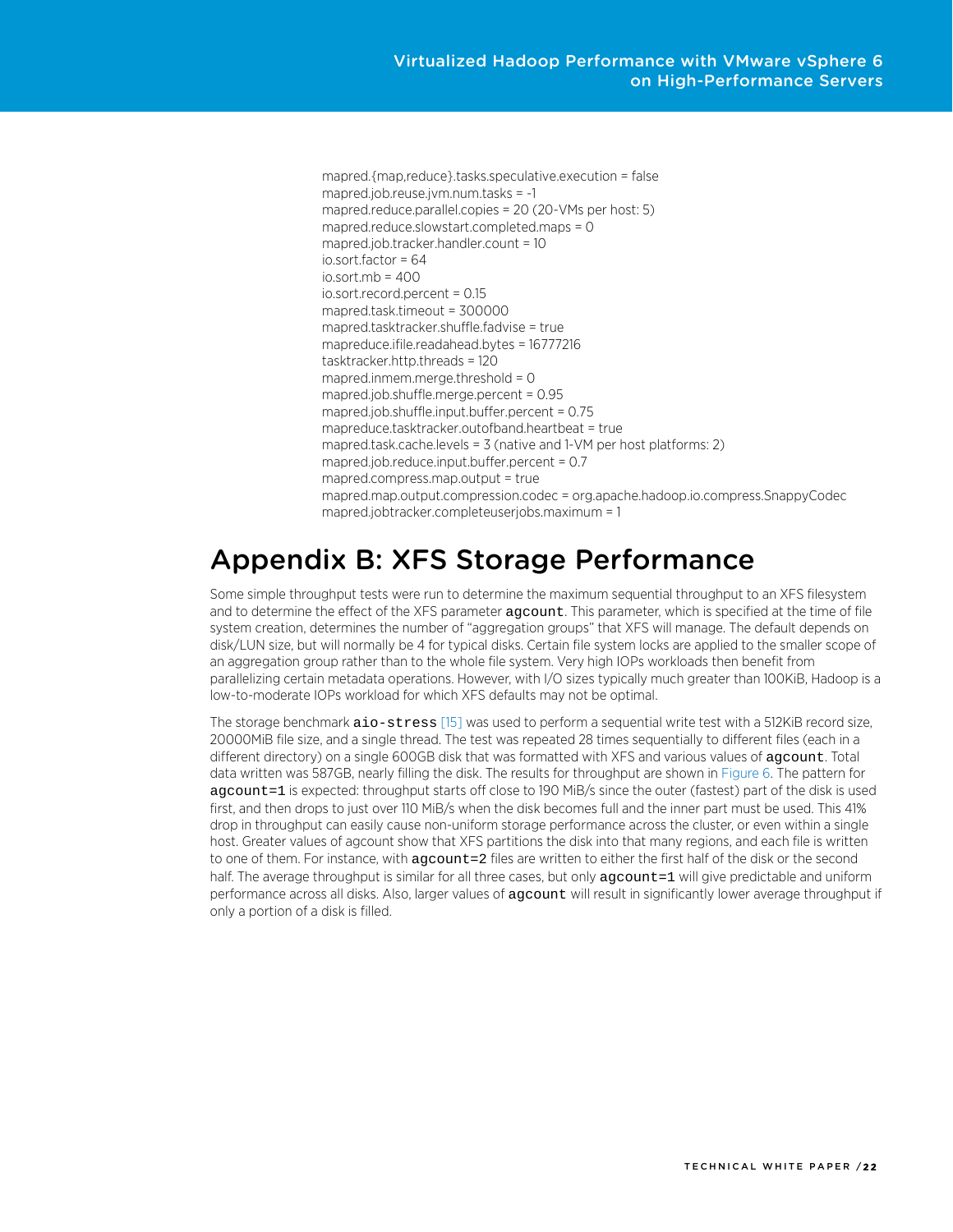

<span id="page-22-1"></span>Figure 6. Storage throughput to an XFS filesystem on a single disk for different values of agcount. Files are 20000MiB each and written sequentially.

# <span id="page-22-0"></span>References

[1] White, Tom. Hadoop: The Definitive Guide. O'Reilly, 2012.

[2] Buell, Jeff. "Protecting Hadoop with VMware vSphere 5 Fault Tolerance." VMware, Inc., 2012. [http://www.vmware.com/resources/techresources/10301.](http://www.vmware.com/resources/techresources/10301)

[3] "Enabling Highly Available and Scalable Hadoop." VMware, Inc. [http://www.vmware.com/hadoop/serengeti.html.](http://www.vmware.com/hadoop/serengeti.html)

[4] Magdon-Ismail, Tariq, et al. "Towards an Elastic Elephant: Enabling Hadoop for the Cloud." VMware Technical Journal, Winter 2013[. https://labs.vmware.com/vmtj/toward-an-elastic-elephant-enabling-hadoop-for-the-cloud.](https://labs.vmware.com/vmtj/toward-an-elastic-elephant-enabling-hadoop-for-the-cloud)

[5] Drummonds, Scott. "Building Block Architecture for Superior Performance." VMware, Inc., 2009. [http://communities.vmware.com/blogs/drummonds/2009/02/17/building-block-architecture-for-superior](http://communities.vmware.com/blogs/drummonds/2009/02/17/building-block-architecture-for-superior-performance)[performance.](http://communities.vmware.com/blogs/drummonds/2009/02/17/building-block-architecture-for-superior-performance)

[6] Buell, Jeff. "A Benchmarking Case Study of Virtualized Hadoop Performance on VMware vSphere 5." VMware, Inc., 2011[. http://www.vmware.com/resources/techresources/10222.](http://www.vmware.com/resources/techresources/10222)

[7] Buell, Jeff. "Virtualized Hadoop Performance with VMware vSphere 5.1." VMware, Inc., 2013. [http://www.vmware.com/resources/techresources/10360.](http://www.vmware.com/resources/techresources/10360) 

[8] "Raw Device Mapping for local storage." [http://kb.vmware.com/kb/1017530.](http://kb.vmware.com/kb/1017530) VMware, Inc., 2014.

[9] "Understanding SCSI Check Conditions in VMkernel logs during rescan operations." VMware, Inc., 2014. [http://kb.vmware.com/kb/1010244.](http://kb.vmware.com/kb/1010244)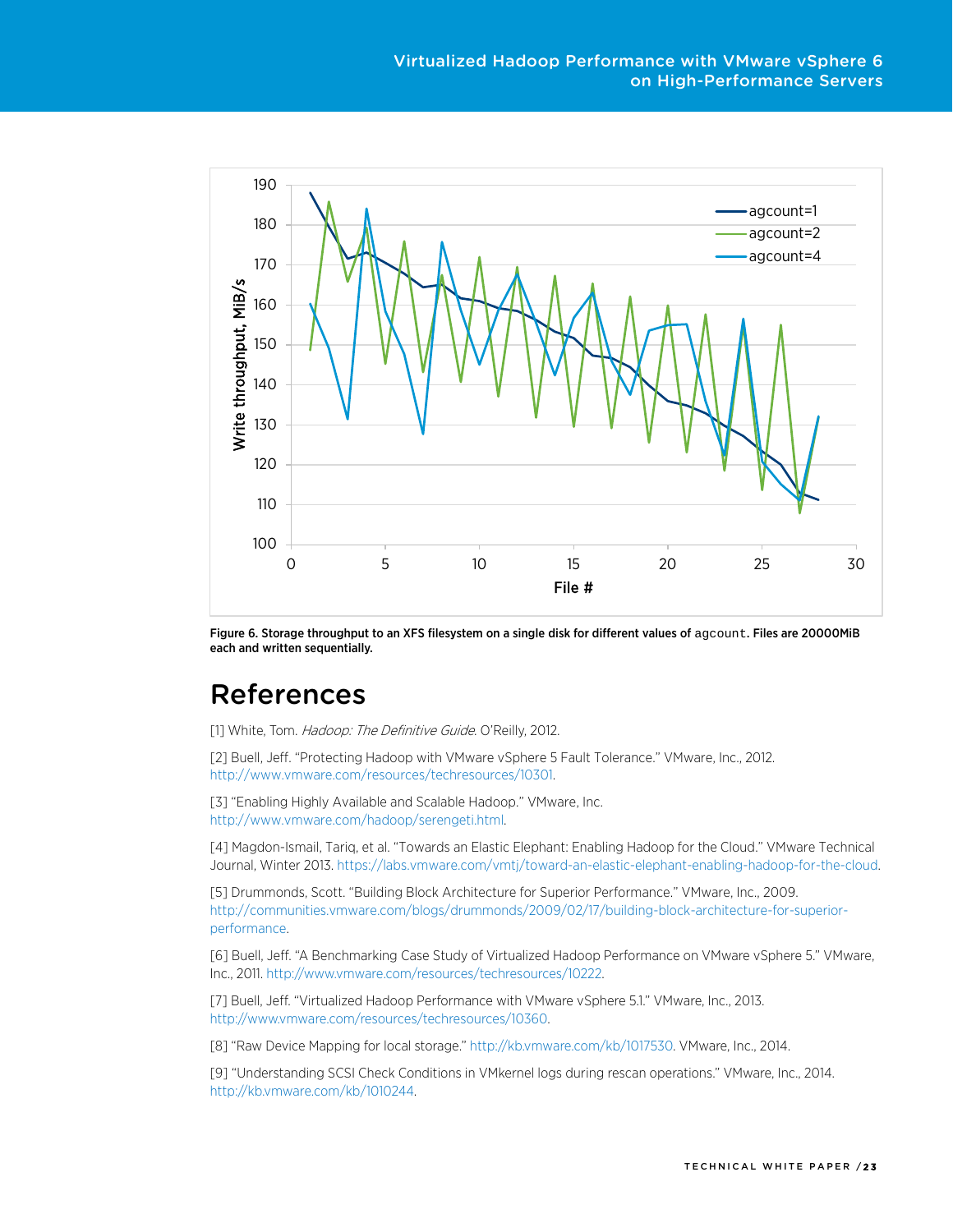[10] "Use of ThreadLocal<Random> results in poor block placement." The Apache Software Foundation, 2014. [https://issues.apache.org/jira/browse/HDFS-7122.](https://issues.apache.org/jira/browse/HDFS-7122)

[11] "Hadoop Virtualization Extensions on VMware vSphere 5." VMware, Inc., 2012. [http://serengeti.cloudfoundry.com/pdf/Hadoop%20Virtualization%20Extensions%20on%20VMware%20vSphere](http://serengeti.cloudfoundry.com/pdf/Hadoop%20Virtualization%20Extensions%20on%20VMware%20vSphere%205.pdf) [%205.pdf.](http://serengeti.cloudfoundry.com/pdf/Hadoop%20Virtualization%20Extensions%20on%20VMware%20vSphere%205.pdf)

[12] "Umbrella of enhancements to support different failure and locality topologies." The Apache Software Foundation, 2013. [https://issues.apache.org/jira/browse/HADOOP-8468.](https://issues.apache.org/jira/browse/HADOOP-8468)

[13] Bhatia, Nikhil. "Performance Evaluation of Intel EPT Hardware Assist." VMware, Inc., 2009. [http://www.vmware.com/resources/techresources/10006.](http://www.vmware.com/resources/techresources/10006)

[14] Guo, Fei. "Understanding Memory Resource Management in VMware vSphere 5.0." VMware, Inc., 2011. [http://www.vmware.com/resources/techresources/10206.](http://www.vmware.com/resources/techresources/10206)

[15] "AIO-STRESS."OpenBenchmarking.org, 2013. [http://openbenchmarking.org/test/pts/aio-stress.](http://openbenchmarking.org/test/pts/aio-stress)

[16] Hogan, Cormac. "Guest OS Partition Alignment." VMware, Inc. 2011. [http://blogs.vmware.com/vsphere/2011/08/guest-os-partition-alignment.html.](http://blogs.vmware.com/vsphere/2011/08/guest-os-partition-alignment.html)

[17] "Apache Hadoop NextGen MapReduce (YARN)." The Apache Software Foundation, 2014. [http://hadoop.apache.org/docs/current/hadoop-yarn/hadoop-yarn-site/YARN.html.](http://hadoop.apache.org/docs/current/hadoop-yarn/hadoop-yarn-site/YARN.html)

[18] "Netperf.[" http://www.netperf.org/netperf/.](http://www.netperf.org/netperf/)